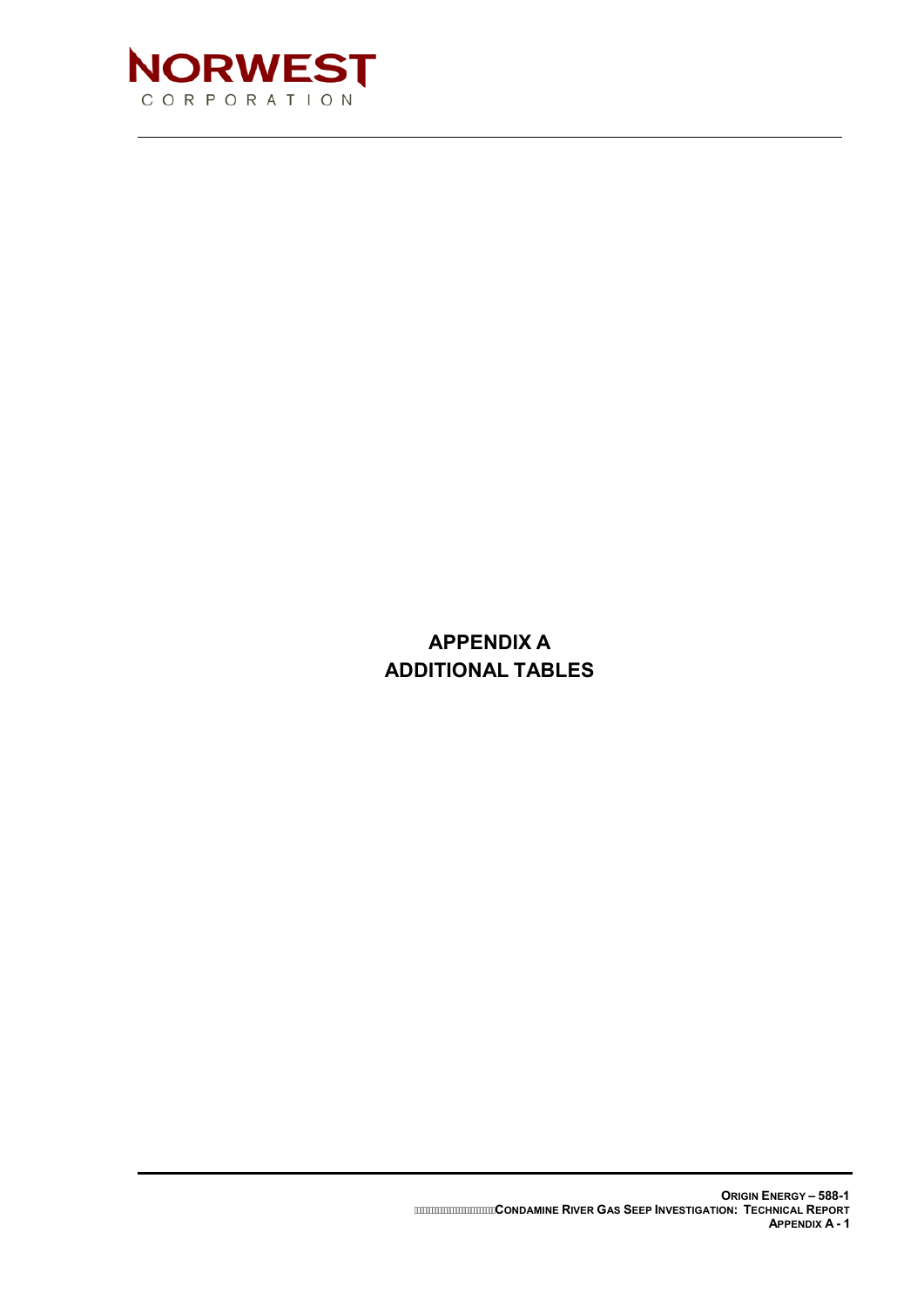

# **LIST OF TABLES**

| Table A.1 Condamine River Gas Seep Investigation – Phase and Task List  A-3        |  |
|------------------------------------------------------------------------------------|--|
|                                                                                    |  |
|                                                                                    |  |
| Table A.4 Occurrence of Gas and Coal in Water and Coal Exploration Bores A-13      |  |
|                                                                                    |  |
|                                                                                    |  |
| Table A.7 Soil Gas: Methane Concentrations Laboratory and Field Measurements  A-25 |  |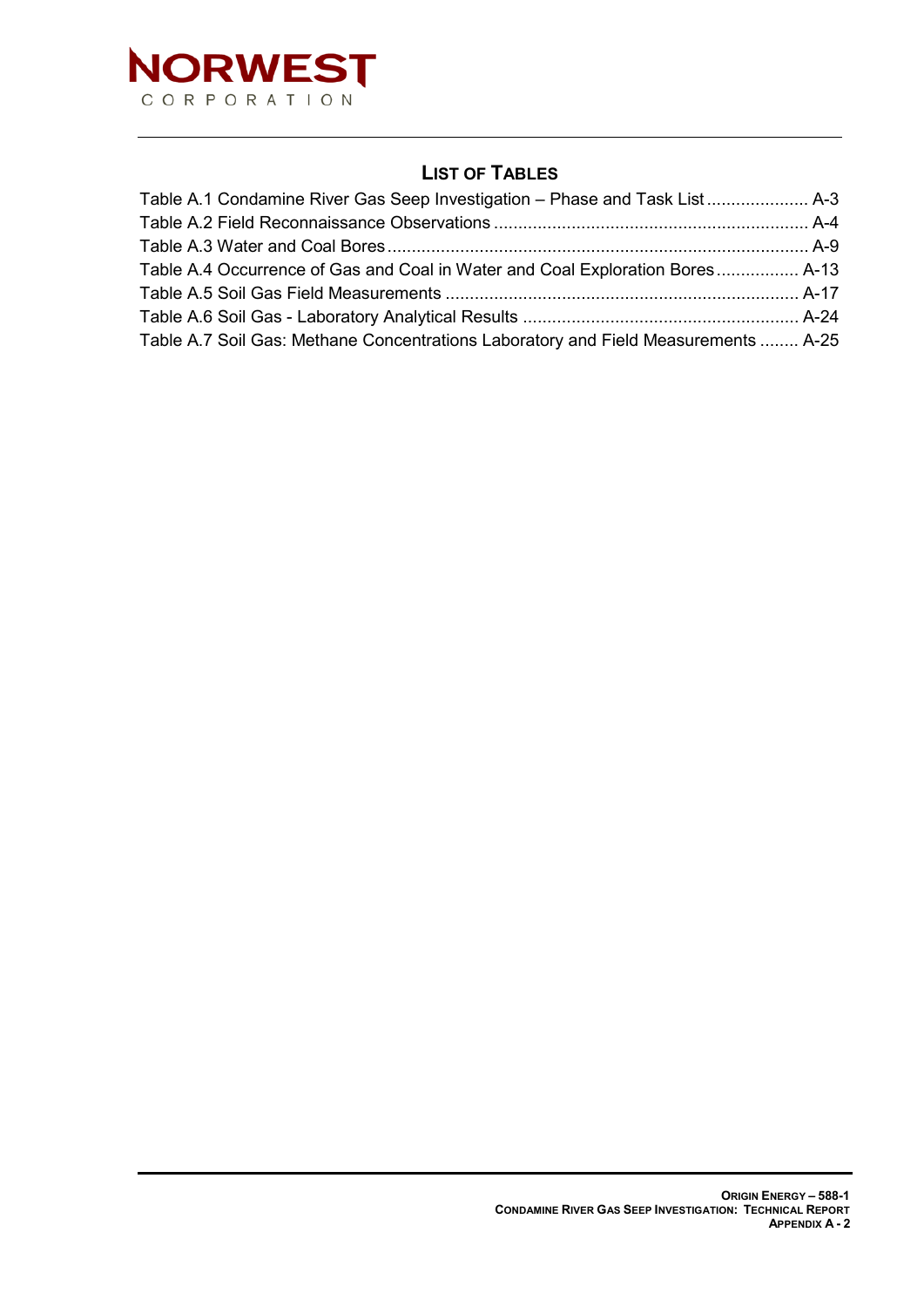

### Government **Government Industry Origin Phase Tasks** Task 1: Status of surrounding CSG wells -completion intervals, production status, completion type, CBL, history of any wellbore Phase 1 problems, Bradenhead pressure. This should be extended to  $\checkmark$ include Origin and other operator wells within 5 km (Note : 5km radius only includes the 4 Orana pilot wells) Task 2: Status of surrounding landowner and Government monitoring bores within 5 km radius - Immediate priority (RM/A Moser) Information to include as much information described in Item 1 above. Include resampling and possibly ongoing monitoring Phase 1 - need to test water levels etc.  $\checkmark$  |  $\checkmark$ (LNG Enforcement Unit may extend coverage to 10 km radius) Task 3: Isotopic work on gas sample to identify potential source of gas.  $\bigcup$ Phase 1 Task 6: Initial landholder interviews and field reconnaissance, and Phase 1 mapping of known bubbles, including photographic survey and  $\checkmark$   $\checkmark$ record of vegetation health and mapping of these areas. Task 7: Review of history of bubbles in the Condamine River including further interviews and literature search (library, coal Phase 1  $\checkmark$  |  $\checkmark$ mines, DNRM, etc.) Task 8: Extend existing review of Government historical records of  $\checkmark$ Phase 1 gas noted during drilling or operation of groundwater supply bores (extension of existing Hopelands "Flaming Feedlot Bore") Phase 1  $\left\{\right.$  Task 11: Map showing the surface geology in the area of the  $\checkmark$  |  $\checkmark$ incident. Phase 1 | Task 12: Inferred geological cross-section in area of seep  $\vert \checkmark \vert \; \rangle$ Phase 1 Task 13: Plan for down hole video in a well/s and landowner bore/s near to seepage area (depending on outcome of Task 2) Task 18: Review of rainfall and river level information to assess Phase 1 possible relationships with seepage events (includes integrating  $\checkmark$  |  $\checkmark$ data from item 7 and 8) Task 4: Scoping and commencement of a surface water quality  $\checkmark$ Phase 2 sampling programme including review of existing data and government sampling Task 5: Aquatic ecosystem survey (flora, fauna, and any additional  $\checkmark$ Phase 2 water quality) including review of existing data and government sampling Phase 2 Task 9: Installation and operation of temporary gas quality and Task 9. Installation and operation of temporary gas quality and  $\bigvee$  quantity measurement points within the seeps

**ORIGIN ENERGY – 588-1 CONDAMINE RIVER GAS SEEP INVESTIGATION: TECHNICAL REPORT APPENDIX A - 3** 

### **TABLE A.1 CONDAMINE RIVER GAS SEEP INVESTIGATION – PHASE AND TASK LIST**

| Phase 2 | Task 10: Install a temporary water level gauging station<br>(transducer/logger and height gauge)                                                                                                                           | ✓ |   |  |
|---------|----------------------------------------------------------------------------------------------------------------------------------------------------------------------------------------------------------------------------|---|---|--|
| Phase 2 | Task 14: Review of CSG/CBM industry (AU and International) for<br>similar events in other basins close to outcrop.                                                                                                         |   | ✓ |  |
| Phase 2 | Task 15: Focused shallow soil gas survey around seep area (In<br>vehicle gas monitor survey and focused shallow soil gas probing<br>and measurements). Delineate any identified gas discharges on<br>individual seep maps. |   |   |  |
| Phase 2 | Task 17: Bathymetric contouring (side scan sonar) and sediment<br>grab sampling                                                                                                                                            | ✓ |   |  |
| Phase 3 | Task 16: New observation bore/s proximal to seep/s. To include<br>mud logging wire line, photo and video)                                                                                                                  | ✓ |   |  |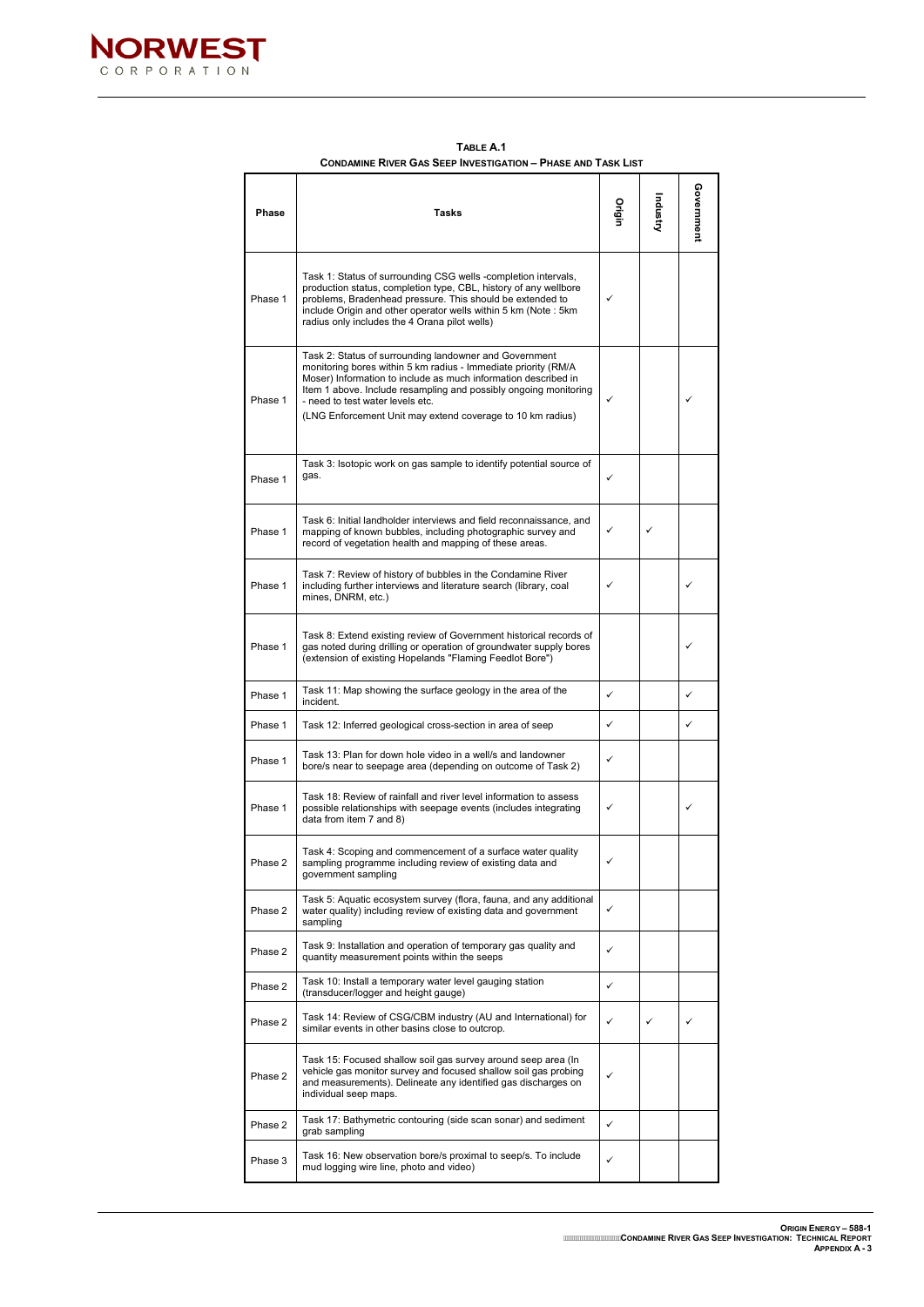

| ID             | <b>Date</b> | <b>Feature</b>                                                          | <b>Feature type</b>      | <b>Easting</b> | <b>Northing</b> | <b>UTM</b> | <b>Sample</b>             | <b>Methane</b><br>(ppm) |
|----------------|-------------|-------------------------------------------------------------------------|--------------------------|----------------|-----------------|------------|---------------------------|-------------------------|
| 1              | 19/6/2012   | <b>Camping Ground Seep</b>                                              | significant<br>seep site | 254822         | 7032787         | 56         |                           |                         |
| 2              | 19/6/2012   | Fenceline Seep                                                          | significant<br>seep site | 255473         | 7032959         | 56         |                           |                         |
| 3              | 19/6/2012   | <b>Continuation of Camping</b><br>Ground Seep approx 150m<br>downstream | significant<br>seep site |                |                 |            |                           |                         |
| 4              | 22/6/2012   | RN 19949 water bore                                                     | water bore               | 257129         | 7036194         | 56         |                           | 869,000                 |
| 5              | 19/6/2012   | stressed vegetation                                                     | stressed<br>vegetation   | 254710.190     | 7038999.985     |            |                           |                         |
| 6              | 19/6/2012   | stressed tree near Camping<br>Ground Seep                               | stressed<br>vegetation   |                |                 |            |                           |                         |
| $\overline{7}$ | 19/6/2012   | Lagoon outcrop                                                          | rock outcrop             | 254049.072     | 7034614         |            |                           |                         |
| 8              | 6/19/2012   | Charleys Creek Weir                                                     | gas bubbles              |                |                 |            |                           |                         |
| 9              | 20/6/2012   | stressed vegetation in swamp                                            | stressed<br>vegetation   | 259697         | 7034772         | 56         |                           |                         |
| 10             | 20/6/2012   | Coal Hole                                                               | rock outcrop             | 252751         | 7032810         | 56         |                           |                         |
| 11             | 20/6/2012   | Barracks fishing hole<br>sandstone/conglomerate rock<br>outcrop         | rock outcrop             | 252623         | 7032025         | 56         | rock                      |                         |
| 12             | 6/20/2012   | minor bubbling                                                          | gas bubbles              | 252397         | 7032180         | 56         |                           |                         |
| 13             | 20/6/2012   | sandstone outcrop                                                       | rock outcrop             | 252145         | 7032353         | 56         |                           |                         |
| 14             | 20/6/2012   | stressed vegetation                                                     | stressed<br>vegetation   | 252145         | 7032353         | 56         |                           |                         |
| 15             | 21/6/2012   | minor bubbling                                                          | gas bubbles              |                |                 |            |                           |                         |
| 16             | 20/6/2012   | minor bubbling                                                          | gas bubbles              | 252073         | 7032483         | 56         |                           |                         |
| 17             | 20/6/2012   | sandstone outcrop                                                       | rock outcrop             | 251917         | 7032539         | 56         |                           |                         |
| 18             | 6/20/2012   | minor bubbling                                                          | gas bubbles              | 251875         | 7032677         | 56         |                           |                         |
| 19             | 20/6/2012   | sandstone/conglomerate<br>outcrop                                       | rock outcrop             | 251875         | 7032677         | 56         |                           |                         |
| 20             | 20/6/2012   | no grass/vegetation                                                     | stressed<br>vegetation   | 252642         | 7032106         | 56         |                           |                         |
| 21             | 20/6/2012   | minor bubbling                                                          | gas bubbles              | 252325         | 7033427         | 56         |                           |                         |
| 22             | 20/6/2012   | sandstone and conglomerate<br>escarpment                                | rock outcrop             | 249603         | 7032224         | 56         |                           |                         |
| 23             | 20/6/2012   | sandstone and conglomerate<br>outcrop                                   | rock outcrop             | 249109         | 7031171         | 56         |                           |                         |
| 24             | 21/6/2012   | RN #147393 water bore                                                   | water bore               | 253875         | 7032240         | 56         |                           | 0                       |
| 25             | 21/6/2012   | RN #8665 (Chinta Bore)                                                  | water bore               | 252085         | 7029451         | 56         |                           |                         |
| 26             | 21/6/2012   | RN #83627 (Chinta Bore)                                                 | water bore               | 253515         | 7028039         | 56         |                           | 11,300                  |
| 27             | 21/6/2012   | conglomerate outcrop                                                    | rock outcrop             | 251902         | 7030869         | 56         | <b>RS5-</b><br>palynology |                         |
| 28             | 21/6/2012   | stressed vegetation                                                     | stressed<br>vegetation   | 251902         | 7030869         | 56         |                           |                         |
| 29             | 21/6/2012   | minor bubbling                                                          | gas bubbles              | 251397         | 7031058         | 56         |                           |                         |

**TABLE A.2 FIELD RECONNAISSANCE OBSERVATIONS**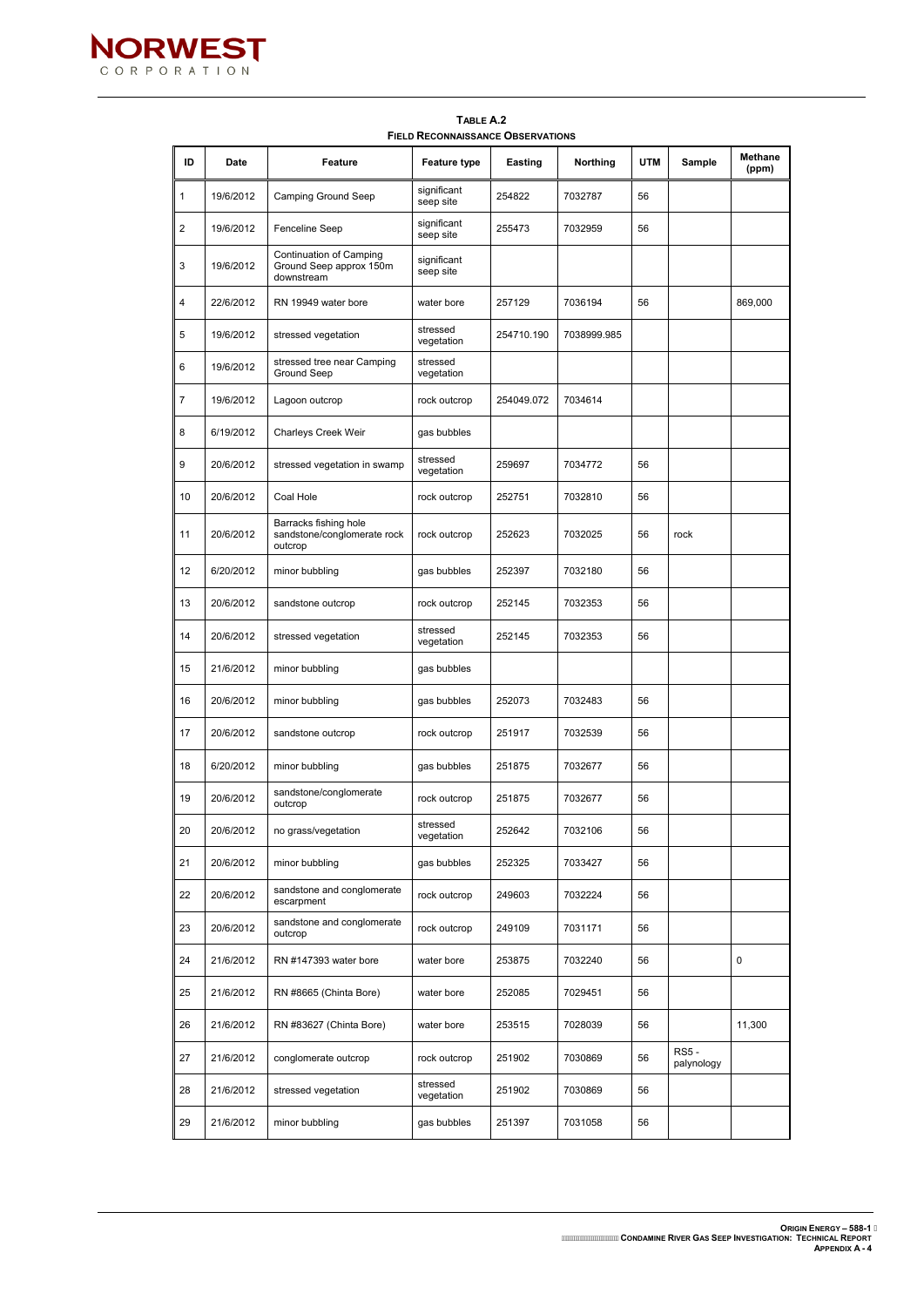

| ID | <b>Date</b> | <b>Feature</b>                          | <b>Feature type</b>      | <b>Easting</b> | <b>Northing</b> | <b>UTM</b> | <b>Sample</b> | <b>Methane</b><br>(ppm) |
|----|-------------|-----------------------------------------|--------------------------|----------------|-----------------|------------|---------------|-------------------------|
| 30 | 21/6/2012   | minor bubbling                          | gas bubbles              | 251292         | 7031070         | 56         |               |                         |
| 31 | 21/6/2012   | minor bubbling                          | gas bubbles              | 251069         | 7031089         | 56         |               |                         |
| 32 | 21/6/2012   | minor bubbling                          | gas bubbles              | 250848         | 7031089         | 56         |               |                         |
| 33 | 21/6/2012   | sandstone outcrop                       | rock outcrop             | 250758         | 7031069         | 56         |               |                         |
| 34 | 21/6/2012   | sandstone outcrop                       | rock outcrop             | 250620         | 7031124         | 56         |               |                         |
| 35 | 21/6/2012   | minor bubbling                          | gas bubbles              | 250620         | 7031124         | 56         |               |                         |
| 36 | 21/6/2012   | minor bubbling                          | gas bubbles              | 250552         | 7031173         | 56         |               |                         |
| 37 | 21/6/2012   | stressed vegetation                     | stressed<br>vegetation   | 250552         | 7031173         | 56         |               |                         |
| 38 | 21/6/2012   | conglomerate outcrop                    | rock outcrop             | 250112         | 7031374         | 56         |               |                         |
| 39 | 21/6/2012   | minor bubbling                          | gas bubbles              | 250004         | 7031829         | 56         |               |                         |
| 40 | 21/6/2012   | Rock Hole Seep                          | significant<br>seep site | 250092         | 7032042         | 56         |               |                         |
| 41 | 21/6/2012   | conglomerate outcrop                    | rock outcrop             | 250092         | 7032042         | 56         |               |                         |
| 42 | 21/6/2012   | Rock Hole Seep                          | significant<br>seep site | 250030         | 7032075         | 56         |               |                         |
| 43 | 21/6/2012   | stressed vegetation                     | stressed<br>vegetation   | 250030         | 7032075         | 56         |               |                         |
| 44 | 22/6/2012   | Greenswamp Creek Paddock<br><b>Bore</b> | water bore               | 256147         | 7037212         | 56         |               | $\mathbf 0$             |
| 45 | 22/6/2012   | Greenswamp Coal Bore West               | water bore               | 258607         | 7036689         | 56         |               | 13,200                  |
| 46 | 22/6/2012   | Greenswamp Coal Bore East               | water bore               | 259614         | 7036675         | 56         |               | 0                       |
| 47 | 22/6/2012   | RN #19958 (Greenswamp<br>Bore)          | water bore               | 259544         | 7036690         | 56         |               | 0                       |
| 48 | 22/6/2012   | conglomerate outcrop                    | rock outcrop             | 256855         | 7036369         | 56         |               |                         |
| 49 |             | stressed vegetation                     | stressed<br>vegetation   | 252436         | 7033241         | 56         |               |                         |
| 50 |             | sandstone outcrop                       | rock outcrop             | 252210         | 7033435         | 56         |               |                         |
| 51 |             | sandstone outcrop                       | rock outcrop             | 251636         | 7033016         | 56         |               |                         |
| 52 | 9/7/2012    | conglomerate outcrop                    | rock outcrop             | 248506         | 7030964         | 56         |               |                         |
| 53 |             | minor bubbles                           | gas bubbles              | 247671         | 7030110         |            |               |                         |
| 54 |             | minor bubbles                           | gas bubbles              | 245629         | 7028314         |            |               |                         |
| 55 |             | minor bubbles                           | gas bubbles              | 245560         | 7028418         |            |               |                         |
| 56 |             | sandstone/conglomerate<br>outcrop       | rock outcrop             | 245199         | 7028115         |            |               |                         |
| 57 |             | sandstone/conglomerate<br>outcrop       | rock outcrop             | 244594         | 7028063         |            |               |                         |
| 58 |             | sandstone/conglomerate<br>outcrop       | rock outcrop             |                |                 |            |               |                         |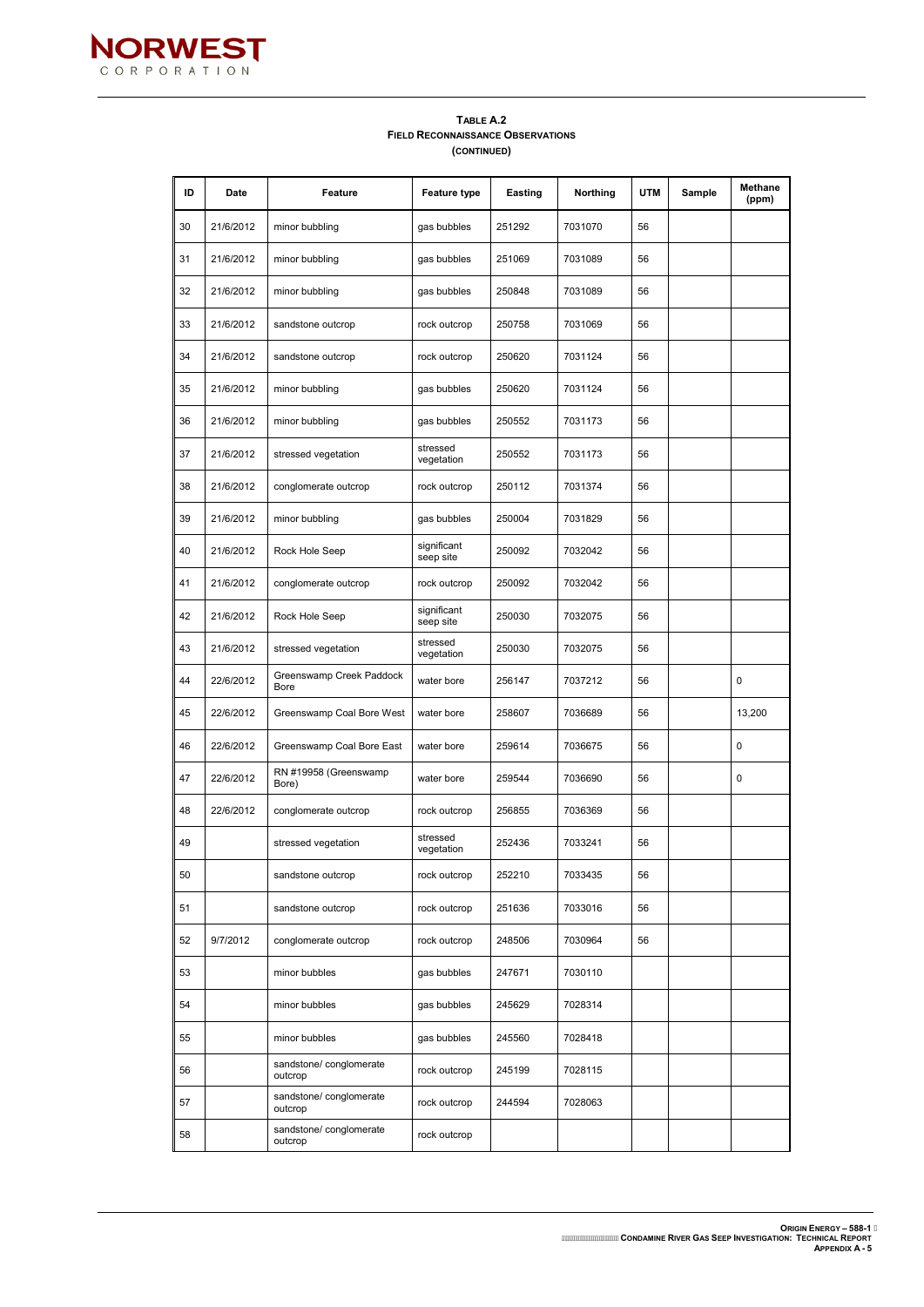

| ID | <b>Date</b> | <b>Feature</b>                                    | <b>Feature type</b> | <b>Easting</b> | <b>Northing</b> | <b>UTM</b> | <b>Sample</b> | <b>Methane</b><br>(ppm) |
|----|-------------|---------------------------------------------------|---------------------|----------------|-----------------|------------|---------------|-------------------------|
| 59 |             | sandstone/conglomerate<br>outcrop                 | rock outcrop        | 242769         | 7027188         |            |               |                         |
| 60 |             | minor bubbles                                     | gas bubbles         | 242543         | 7027450         |            |               |                         |
| 61 |             | rock outcrop                                      | rock outcrop        | 241434         | 7027865         |            |               |                         |
| 62 |             | mudstone rock outcrop                             | rock outcrop        | 241963         | 7027141         |            |               |                         |
| 63 |             | minor bubbles                                     | gas bubbles         | 241400         | 7027308         |            |               |                         |
| 64 |             | sandstone rock outcrop                            | rock outcrop        | 241102         | 7027246         |            |               |                         |
| 65 |             | rock outcrop                                      | rock outcrop        | 241043         | 7026956         |            |               |                         |
| 66 |             | minor bubbles                                     | gas bubbles         | 240464         | 7027088         |            |               |                         |
| 67 |             | rock outcrop                                      | rock outcrop        | 240191         | 7027225         |            |               |                         |
| 68 |             | sandstone outcrop                                 | rock outcrop        | 239958         | 7027447         |            |               |                         |
| 69 |             | minor bubbles                                     | gas bubbles         | 239500         | 7027763         |            |               |                         |
| 70 |             | sandstone outcrop                                 | rock outcrop        | 239500         | 7027763         |            |               |                         |
| 71 | 10/7/2012   | sandstone rock outcrop, with<br>some conglomerate | rock outcrop        | 236560         | 7027419         |            |               |                         |
| 72 |             | minor bubbles                                     | gas bubbles         | 236358         | 7027718         |            |               |                         |
| 73 |             | rock outcrop- siltstone                           | rock outcrop        | 236192         | 7028425         |            |               |                         |
| 74 |             | sandstone outcrop - large<br>outcrop start point  | rock outcrop        | 234661         | 7027708         |            |               |                         |
| 75 |             | sandstone outcrop - large<br>outcrop end point    | rock outcrop        | 233983         | 7028168         |            |               |                         |
| 76 |             | minor bubbles                                     | gas bubbles         | 233100         | 7029010         |            |               |                         |
| 77 |             | sandstone outcrop                                 | rock outcrop        | 232643         | 7029190         |            |               |                         |
| 78 |             | sandstone outcrop                                 | rock outcrop        | 231437         | 7030212         |            |               |                         |
| 79 |             | sandstone outcrop- large                          | rock outcrop        | 230812         | 7030353         |            |               |                         |
| 80 |             | minor bubbles                                     | gas bubbles         | 230714         | 7030297         |            |               |                         |
| 81 |             | sandstone                                         | rock outcrop        | 229243         | 7030339         |            |               |                         |
| 82 |             | sandstone outcrop                                 | rock outcrop        | 228742         | 7030375         |            |               |                         |
| 83 |             | sandstone outcrop                                 | rock outcrop        | 228040         | 7030346         |            |               |                         |
| 84 |             | sandstone outcrop                                 | rock outcrop        | 227465         | 7030130         |            |               |                         |
| 85 |             | minior bubbles and sandstone<br>outcrop           | gas bubbles         | 227135         | 7030298         |            |               |                         |
| 86 |             | sandstone outcrop- large                          | rock outcrop        | 226894         | 7030641         |            |               |                         |
| 87 |             | minor bubbles                                     | gas bubbles         | 226778         | 7031639         |            |               |                         |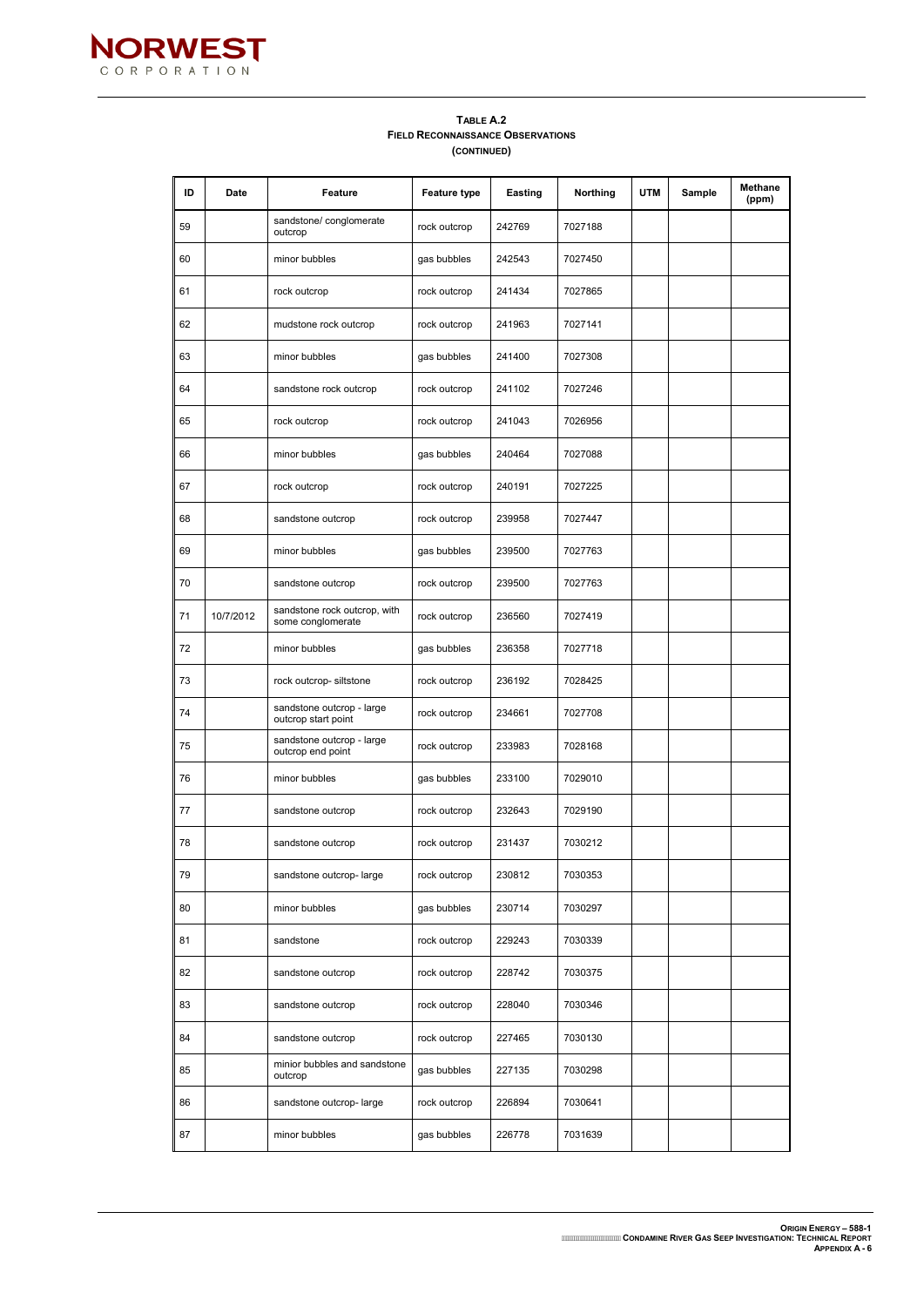

| ID  | <b>Date</b> | <b>Feature</b>                      | <b>Feature type</b> | <b>Easting</b> | <b>Northing</b> | <b>UTM</b> | <b>Sample</b> | <b>Methane</b><br>(ppm) |
|-----|-------------|-------------------------------------|---------------------|----------------|-----------------|------------|---------------|-------------------------|
| 88  |             | sandstone outcrop-large             | rock outcrop        | 226608         | 7031806         |            |               |                         |
| 89  |             | small bubbles- intermittant         | gas bubbles         | 225768         | 7031651         |            |               |                         |
| 90  |             | small bubbles- intermittent         | gas bubbles         | 225400         | 7031517         |            |               |                         |
| 91  |             | sandstone outcrop                   | rock outcrop        | 224453         | 7029651         |            |               |                         |
| 92  | 11/7/2012   | small bubbles- intermittent         | gas bubbles         | 253736.807     | 7033381.987     |            |               |                         |
| 93  |             | small bubbles- consistent           | gas bubbles         | 255670.260     | 7035974.393     |            |               |                         |
| 94  |             | small bubbles- inconsistent         | gas bubbles         | 254773.134     | 7033612.127     |            |               |                         |
| 95  |             | sandstone/ silstone rock<br>outcrop | rock outcrop        | 254724.035     | 7034342.178     |            |               |                         |
| 96  |             | sandstone outcrop                   | rock outcrop        | 254688.111     | 7034854.869     |            |               |                         |
| 97  |             | sandy conglomerate outcrop          | rock outcrop        | 255221.888     | 7033885.233     |            |               |                         |
| 98  | 16/7/2012   | RN #87611 (North Bore)              | water bore          | 250000         | 7037326         |            |               | 1,100                   |
| 99  | 16/7/2012   | RN #107222 (South Bore)             | water bore          | 251690         | 7035644         |            |               | 25,000                  |
| 100 | 17/7/2012   | RN #14042 (Aspley Meadows<br>2)     | water bore          | 261838         | 7029999         |            |               | >50250                  |
| 101 | 17/7/2012   | RN #19989 (Aspley Meadows<br>3)     | water bore          | 261867         | 7028909         |            |               | None                    |
| 102 | 17/7/2012   | RN #119484 (Aspley<br>Meadows 1)    | water bore          | 261846         | 7030002         |            |               | 32,750                  |
| 103 | 7/17/2012   | RN #147140A (Linc Bore 1)           | water bore          | 261611         | 7026736         |            |               | None                    |
| 104 | 17/7/2012   | RN #147140B (Linc Bore 2)           | water bore          | 261613         | 7026741         |            |               | None                    |
| 105 | 17/7/2012   | RN #11550 (Bealla Bore)             | water bore          | 256716         | 7029826         |            |               | None                    |
| 106 | 17/7/2012   | RN #19984 (Bealla Bore)             | water bore          | 258397         | 7028584         |            |               | None                    |
| 107 | 17/7/2012   | RN #19985 (Bealla Bore)             | water bore          | 256621         | 7029867         |            |               | None                    |
| 108 | 17/7/2012   | RN #26083 (Hartz 5 Paddock<br>Bore) | water bore          | 261074         | 7029251         |            |               | >50250                  |
| 109 | 17/7/2012   | RN #34846 (Windmill Bore)           | water bore          | 256623         | 7029870         |            |               | >50250                  |
| 110 | 17/7/2012   | RN #38191 (Solar Bore)              | water bore          | 260097         | 7028277         |            |               | >50250                  |
| 111 | 17/7/2012   | Bealla Bore RN#48528                | water bore          | 260596         | 7027517         |            |               | None                    |
| 112 | 17/7/2012   | RN #24481 (Eldnarvale Bore)         | water bore          | 258218         | 7032986         |            |               | $\mathbf 0$             |
| 113 | 17/7/2012   | RN #19983 or RN #22020              | water bore          | 259882         | 7026225         |            |               | >50250                  |
| 114 | 1/8/2012    | RN #19954                           | water bore          | 257263         | 7034640         |            |               | 1,000                   |
| 115 | 1/8/2012    | Grassdale Bore                      | water bore          | 258042         | 7034640         |            |               | $\mathbf 0$             |
| 116 | 1/8/2012    | RN #15083 Mylo 1 Bore)              | water bore          | 256090         | 7032473         |            |               | 1,000                   |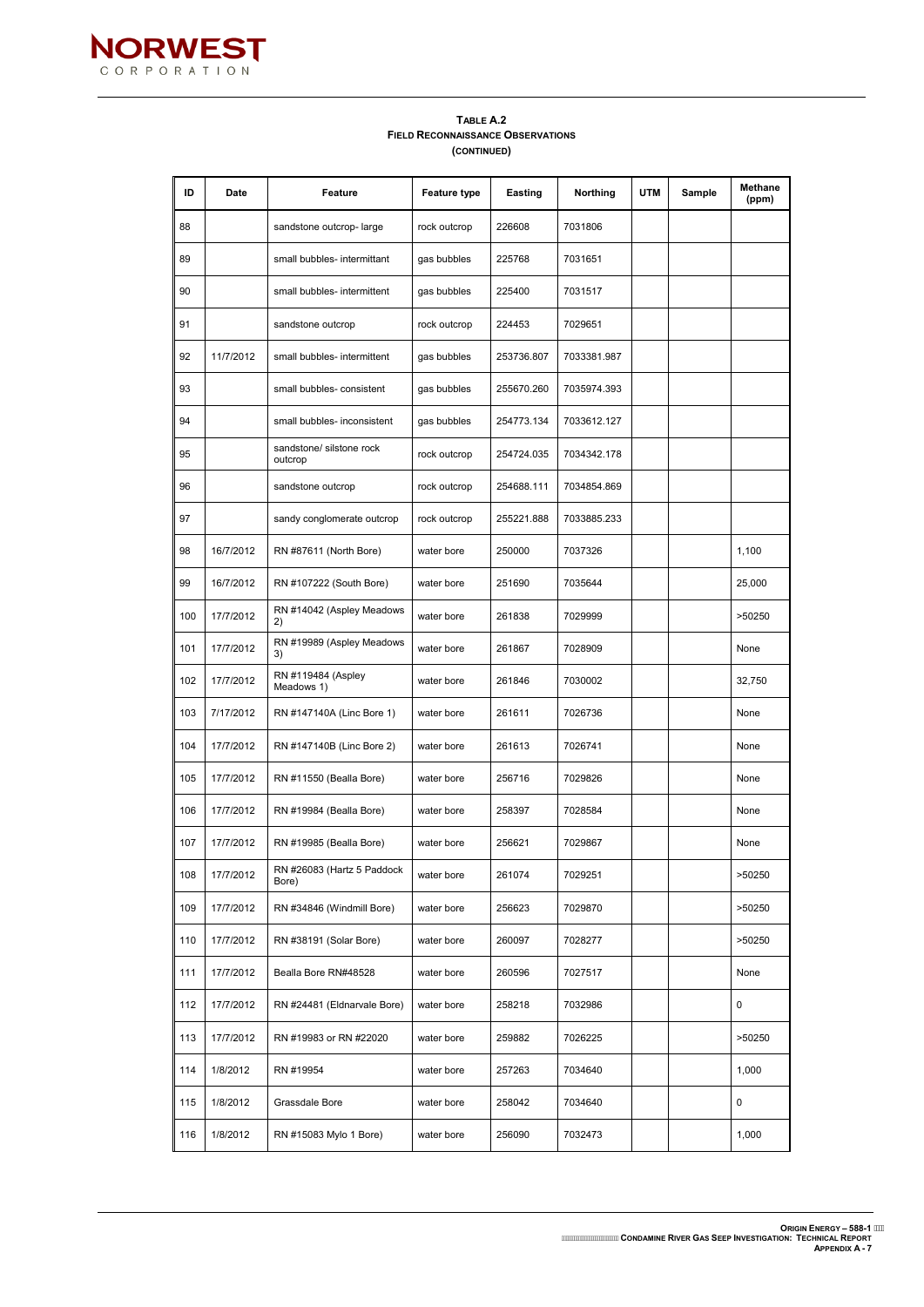

| ID  | <b>Date</b> | <b>Feature</b>                                                     | <b>Feature type</b>      | <b>Easting</b> | <b>Northing</b> | <b>UTM</b> | <b>Sample</b>              | <b>Methane</b><br>(ppm) |
|-----|-------------|--------------------------------------------------------------------|--------------------------|----------------|-----------------|------------|----------------------------|-------------------------|
| 117 | 2/8/2012    | RN #24504 (Glenhope Bore)                                          | water bore               | 265800         | 7025105         |            |                            | 4,100                   |
| 118 | 2/8/2012    | RN #24479                                                          | water bore               | 263231         | 7023272         |            |                            | None                    |
| 119 | 2/8/2012    | RN #107760 (Creek Bore<br>Bore)                                    | water bore               | 258353         | 7023634         |            |                            | 0                       |
| 120 | 2/8/2012    | RN #107761a (Short Bore)                                           | water bore               | 259507         | 7023467         |            |                            | 514,000                 |
| 121 | 2/8/2012    | RN #107761b (Long Bore)                                            | water bore               | 259511         | 7023465         |            |                            | 12,000                  |
| 122 | 21/11/2012  | conglomerate and siltstone<br>outcrop on Laguna, Charleys<br>Creek | rock outcrop             | S 2647.713     | E 15032.262     |            | <b>RS3-</b><br>palynology  |                         |
| 123 | 21/11/2012  | siltstone/sandstone outcrop in<br><b>Charleys Creek</b>            | rock outcrop             | S 2647.145     | E 15031.938     |            | <b>RS7-</b><br>palynology  |                         |
| 124 | 21/11/2012  | sandstone and banded<br>ironstone outcrop                          | rock outcrop             | S 2646.310     | E 15032.538     |            | <b>RS6-</b><br>palynology  |                         |
| 125 | 21/11/2012  | private conglomerate/siltstone<br>quarry                           | rock outcrop             | S 2646.545     | E 15032.316     |            |                            |                         |
| 126 | 21/11/2012  | large commercial<br>conglomerate/siltstone quarry                  | rock outcrop             | S 2644.242     | E 15032.634     |            |                            |                         |
| 127 | 21/11/2012  | conglomerate outcrop                                               | rock outcrop             | S 2645.053     | E 15031.818     |            |                            |                         |
| 128 | 21/11/2012  | fossilised wood fossicking site                                    | rock outcrop             | S 2646.519     | E 15031.446     |            |                            |                         |
| 129 | 21/11/2012  | siltstone/sandstone/conglome<br>rate outcrop                       | rock outcrop             | S 2647.822     | E 15029.304     |            |                            |                         |
| 130 | 21/11/2012  | conglomerate ledge outcrop                                         | rock outcrop             | S 2647.799     | E 15031.146     |            |                            | 850                     |
| 131 | 21/11/2012  | RN #147393 (Elsme 1 Bore)                                          | water bore               | 253875         | 7032240         | 56         |                            | 12,000                  |
| 132 | 21/11/2012  | Coal exploration bore                                              | Coal Bore                |                |                 |            |                            |                         |
| 133 | 21/11/2012  | RN #7444 (House Bore)                                              | water bore               | $-26.82506$    | 150.57594       |            |                            | 0                       |
| 134 | 21/11/2012  | RN #11550 (Back Bore)                                              | water bore               | $-26.83036$    | 150.55277       |            |                            | 0                       |
| 135 | 11/12/2012  | conglomerate outcrop in<br>Wambo Creek                             | rock outcrop             | S 2651.424     | E 15028.812     |            | <b>RS4 -</b><br>palynology |                         |
| 136 | 11/12/2012  | QGC Well                                                           | CSG well                 | S 2651.588     | E 15028.680     |            |                            |                         |
| 137 | 11/12/2012  | QGC Well Argyle 121                                                | CSG well                 | S 2650.711     | E 15029.022     |            |                            |                         |
| 138 | 11/12/2012  | conglomerate outcrop                                               | rock outcrop             | S 2648.624     | E 15031.056     |            |                            |                         |
| 140 | 11/12/2012  | private quarry                                                     | rock outcrop             | S 2710.321     | E 15116.842     |            | <b>RS2 -</b><br>palynology |                         |
| 141 | 11/12/2012  | Pump Hole Seep                                                     | significant<br>seep site | S 2648.044     | E 15032.897     |            |                            |                         |
| 142 | 11/12/2012  | Pump Hole Seep rock outcrop                                        | rock outcrop             | S 2648.045     | E 15032.898     |            | <b>RS1-</b><br>palynology  |                         |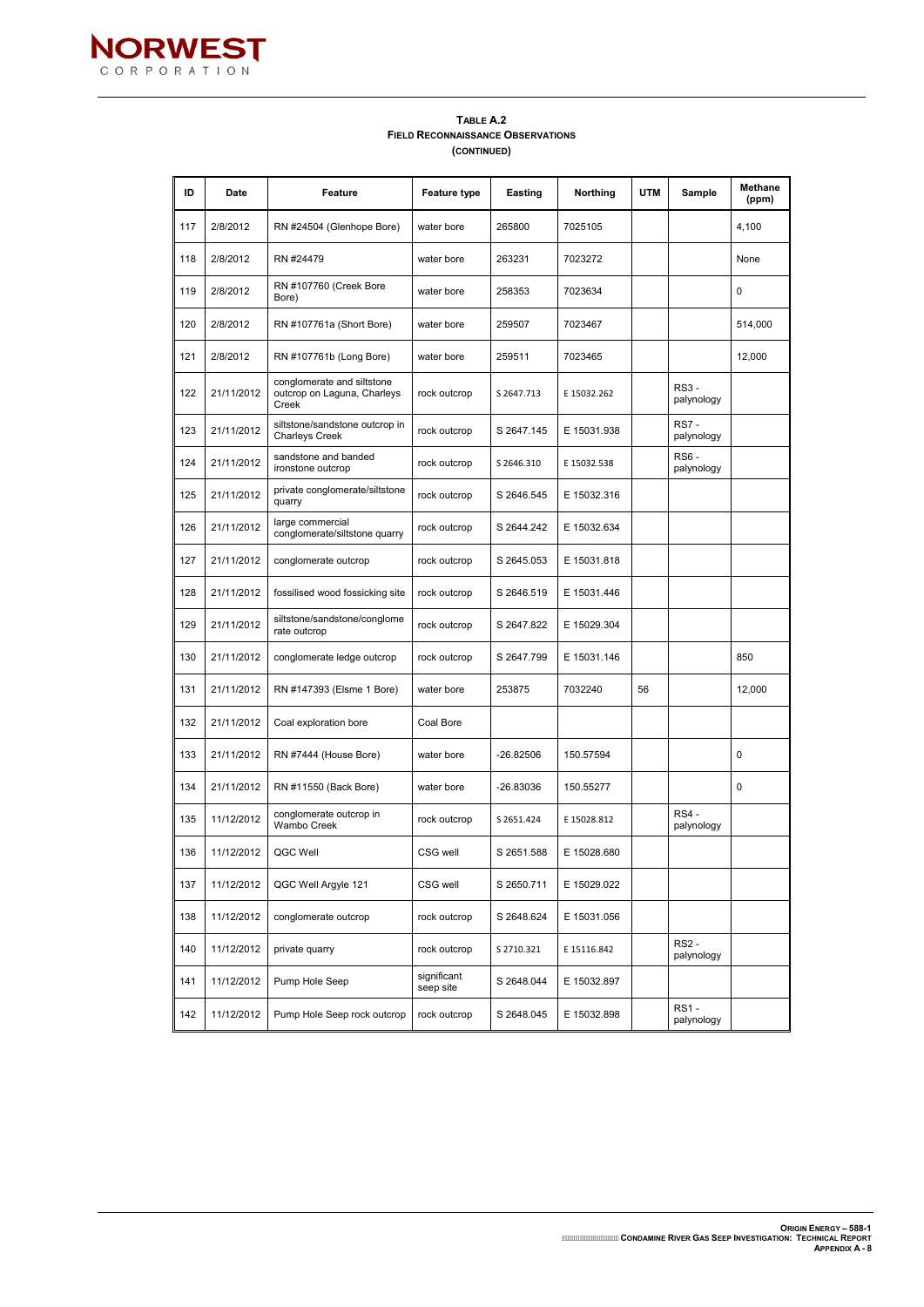

## **TABLE A.3 WATER AND COAL BORES**

| <b>RN</b> | Easting (m)<br><b>UTM 56</b> | Northing (m)<br><b>UTM 56</b> | <b>Possible Completion Zone</b><br>(source: Origin or Norwest) | <b>Depth</b><br>(m) |                                        | <b>Distance from Closest Seep</b> | <b>Bore Located</b><br>& Inspected | <b>Comments</b>                                                                                                                                                                                            |
|-----------|------------------------------|-------------------------------|----------------------------------------------------------------|---------------------|----------------------------------------|-----------------------------------|------------------------------------|------------------------------------------------------------------------------------------------------------------------------------------------------------------------------------------------------------|
|           |                              |                               |                                                                |                     | Approximate<br><b>Distance</b><br>(km) | Seep name                         |                                    |                                                                                                                                                                                                            |
| 5906      | 251773                       | 7029808                       | <b>WCM or Springbok</b>                                        | not known           | 2.8                                    | Rock Hole                         | No                                 | coords from DGWDB                                                                                                                                                                                          |
| 7444      | 259082                       | 7030640                       | Alluvium or Springbok                                          | not known           | 3.9                                    | Pump Hole                         | No                                 | not used                                                                                                                                                                                                   |
| 8119      | 252337                       | 7029432                       | <b>WCM</b>                                                     | 153.9               | 3.4                                    | Rock Hole                         | No                                 | coords from DGWDB. Opeh hole 148.4 -<br>153.9                                                                                                                                                              |
| 8665      | 252085                       | 7029451                       | <b>WCM</b>                                                     | 160.6               | 3.3                                    | Rock Hole                         | Yes                                | Welded cap, could not access interior of<br>bore                                                                                                                                                           |
| 8685      | 265413                       | 7029114                       | <b>WCM or Springbok</b>                                        |                     | 10.0                                   | Pump Hole                         | No                                 | no landowner access                                                                                                                                                                                        |
| 10898     | 265915                       | 7029869                       | <b>WCM or Springbok</b>                                        |                     | 10.2                                   | Pump Hole                         | No                                 | no landowner access                                                                                                                                                                                        |
| 14042     | 261838                       | 7029999                       | <b>WCM</b>                                                     | 182                 | 6.5                                    | Pump Hole                         | Yes                                | Audibly bubbling. Drilled depth of 182m,<br>ran video camera to DTB 158m, could not<br>go deeper as bore potentially collapsed or<br>obstruction. Gas bubbles observed<br>entering through hole in casing. |
| 15083     | 256090                       | 7032473                       | Springbok                                                      | 84.73               | 0.8                                    | Fenceline                         | Yes                                | DTB 28.385 - potentially collapsed or<br>obstruction                                                                                                                                                       |
| 19949     | 257129                       | 7036194                       | <b>WCM or Springbok</b>                                        | 66.1                | 3.0                                    | Pump Hole                         | Yes                                | Bubbling vigorously. Recently been<br>pumped. Used regularly for farming<br>activities such as washing out sheds.<br>Open hole 65.5-66.1m from DGWDB.                                                      |
| 19954     | 257263                       | 7034640                       | <b>WCM or Springbok</b>                                        | not known           | 1.7                                    | Pump Hole                         | Yes                                | Collapsed at 0.5m. No water.                                                                                                                                                                               |
| 19958     | 259543                       | 7036691                       | <b>WCM</b>                                                     | 106.7               | 4.7                                    | Pump Hole                         | Yes                                | Bore was gassy historically. "Roaring like<br>Brisbane airport". DTB 106.21m. No<br>audible bubbling and no methane detected<br>with meter.                                                                |
| 19984     | 258397                       | 7028584                       | Springbok                                                      | 82.3                | 5.2                                    | Pump Hole                         | No                                 | could not be located                                                                                                                                                                                       |
| 19985     | 256621                       | 7029867                       | Springbok                                                      | not known           | 3.3                                    | Fenceline                         | Yes                                | could not be located                                                                                                                                                                                       |
| 19989     | 261867                       | 7028909                       | Springbok                                                      | 40.29               | 7.1                                    | Pump Hole                         | No                                 | Has been ploughed over, could not be<br>located                                                                                                                                                            |
| 24479     | 263231                       | 7023272                       | <b>WCM</b>                                                     | 167.6               | 12.2                                   | Pump Hole                         | Yes                                | Bore obstruction at 7m.                                                                                                                                                                                    |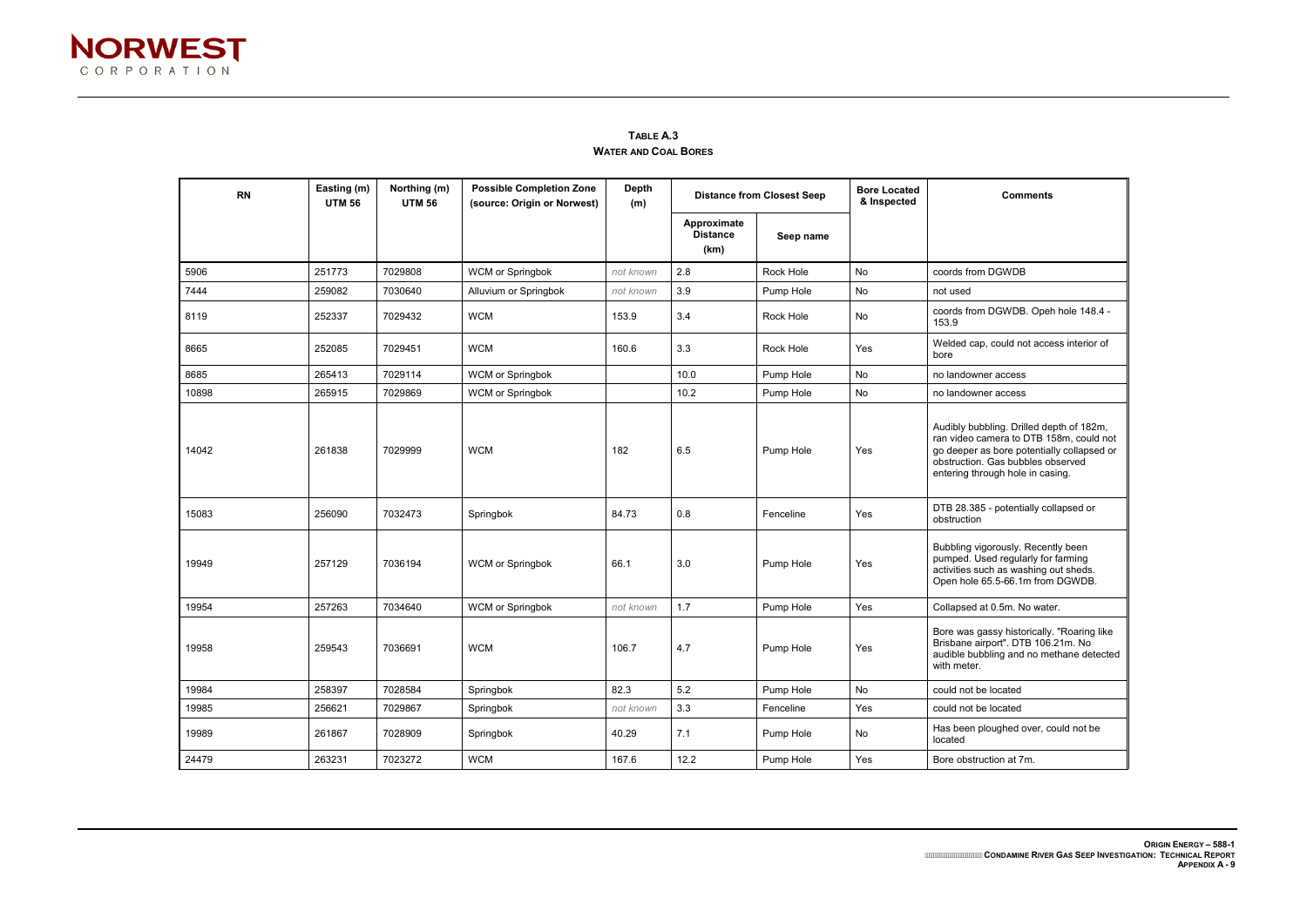

## **TABLE A.3 WATER AND COAL BORES (CONTINUED)**

| <b>RN</b> | Easting (m)<br><b>UTM 56</b> | Northing (m)<br><b>UTM 56</b> | <b>Possible Completion Zone</b><br>(source: Origin or Norwest) | <b>Depth</b><br>(m) |                                        | <b>Distance from Closest Seep</b> | <b>Bore Located</b><br>& Inspected | <b>Comments</b>                                                                                                                                                                                                                                                                   |
|-----------|------------------------------|-------------------------------|----------------------------------------------------------------|---------------------|----------------------------------------|-----------------------------------|------------------------------------|-----------------------------------------------------------------------------------------------------------------------------------------------------------------------------------------------------------------------------------------------------------------------------------|
|           |                              |                               |                                                                |                     | Approximate<br><b>Distance</b><br>(km) | Seep name                         |                                    |                                                                                                                                                                                                                                                                                   |
| 24481     | 258218                       | 7032986                       | Springbok or alluvium                                          | 36.6                | 2.0                                    | Pump Hole                         | Yes                                | Operational windmill.                                                                                                                                                                                                                                                             |
| 24504     | 265800                       | 7025105                       | <b>WCM</b>                                                     | 165.27              | 12.5                                   | Pump Hole                         | Yes                                | No audibly bubbling. Depth from baseline.<br>walked to bore so could not use video<br>camera.                                                                                                                                                                                     |
| 26063     | 251805                       | 7028267                       | <b>WCM</b> or Springbok                                        | 80.8                | 4.1                                    | Rock Hole                         | No                                 | could not be located                                                                                                                                                                                                                                                              |
| 26083     | 261074                       | 7029251                       | Springbok                                                      | 79.2                | 6.3                                    | Pump Hole                         | Yes                                | Not used. Audibly bubbling. Ran camera to<br>above SWL but too much bacterial slime<br>and sludge to go deeper with video<br>camera. Collapsed at 32.9 m. DERM Bore<br><b>Card 79.2</b>                                                                                           |
| 34846     | 256623                       | 7029870                       | <b>WCM or Springbok</b>                                        | 137.16              | 3.3                                    | Fenceline                         | No                                 | Could not measure water level due to<br>bacterial slime in bore.                                                                                                                                                                                                                  |
| 38191     | 260097                       | 7028277                       | <b>WCM</b>                                                     | 151.7               | 6.3                                    | Pump Hole                         | Yes                                | Gassy water. Pumped regularly for<br>agricultural purposes.                                                                                                                                                                                                                       |
| 48528     | 260596                       | 7027517                       | <b>WCM</b>                                                     | 152.4               | 7.2                                    | Pump Hole                         | No                                 | Abandoned and destroyed. Could not be<br>located                                                                                                                                                                                                                                  |
| 83627     | 253515                       | 7028039                       | Springbok                                                      | not known           | 4.9                                    | Camping Ground                    | Yes                                | Bubbling. Ran video camera. Observed<br>bubbles from casing shoe at around 125m                                                                                                                                                                                                   |
| 87611     | 250000                       | 7037326                       | <b>WCM</b>                                                     | 100                 | 5.3                                    | Rock Hole                         | No                                 | Old coal exploration bore. Could not<br>measure water level due to bacterial slime<br>in bore.                                                                                                                                                                                    |
| 107222    | 251690                       | 7035644                       | <b>WCM</b>                                                     | not known           | 3.9                                    | Rock Hole                         | No                                 | Could not measure water level due to<br>bacterial slime in bore.                                                                                                                                                                                                                  |
| 107739    | 262389                       | 7023552                       | WCM or Springbok                                               | not known           | 11.5                                   | Pump Hole                         | Yes                                | Landowner believed bore is about<br>70m deep and was drilled into a<br>"seep". Given measured DTB of 42.9m<br>it has likely collapsed or filled up with<br>runoff from adjacent pond and<br>feedlot yards. Bore is uncapped,<br>casing at groundlevel, and in a low<br>point. PVC |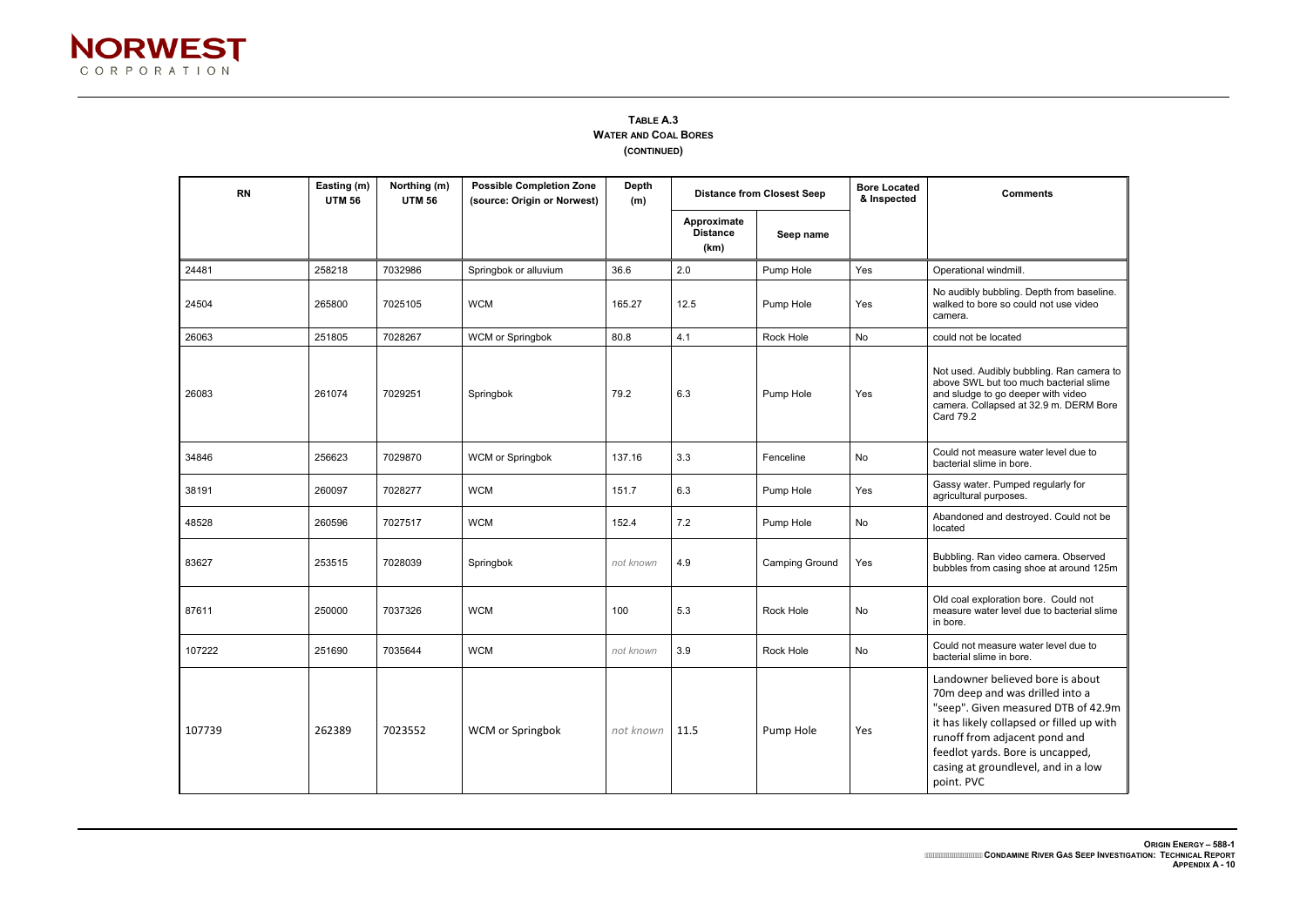

## **TABLE A.3 WATER AND COAL BORES (CONTINUED)**

# **& Inspected Comments**

### collapsed or obstructed.

| <b>RN</b>            | Easting (m)<br><b>UTM 56</b> | Northing (m)<br><b>UTM 56</b> | <b>Possible Completion Zone</b><br>(source: Origin or Norwest) | <b>Depth</b><br>(m) | <b>Distance from Closest Seep</b>      |                   | <b>Bore Located</b><br>& Inspected | <b>Comments</b>                                                                                                                                                                                                             |
|----------------------|------------------------------|-------------------------------|----------------------------------------------------------------|---------------------|----------------------------------------|-------------------|------------------------------------|-----------------------------------------------------------------------------------------------------------------------------------------------------------------------------------------------------------------------------|
|                      |                              |                               |                                                                |                     | Approximate<br><b>Distance</b><br>(km) | Seep name         |                                    |                                                                                                                                                                                                                             |
| 119484               | 261846                       | 7030002                       | Springbok                                                      | 186                 | 6.5                                    | Pump Hole         | Yes                                | Probably collapsed or obstructed.                                                                                                                                                                                           |
| 147393               | 253875                       | 7032240                       | <b>WCM</b>                                                     | not known           | 1.1                                    | Camping<br>Ground | Yes                                | Formerly bubbling and flowing. No<br>bubbles or methane detected in June<br>2012. 212.6m DTB. Ran camera. Free<br>methane detected in Dec 2012<br>(12,000ppm through hole in cap; 1450<br>inside casing after cap released) |
| (Burnsdale 1)        | 265410                       | 7029102                       | WCM or Springbok                                               |                     | 10.0                                   | Pump Hole         | No                                 | no landowner access                                                                                                                                                                                                         |
| (Chinta Bore 1)      | 250892                       | 7027756                       | <b>WCM</b>                                                     | 24.3                | 4.4                                    | Rock Hole         | <b>No</b>                          | no landowner access                                                                                                                                                                                                         |
| (Chinta Bore 2)      | 250897                       | 7027753                       | <b>WCM</b>                                                     | 21.03               | 4.4                                    | Rock Hole         | No                                 | no landowner access                                                                                                                                                                                                         |
| (Creek paddock Bore) | 256145                       | 7037213                       | Tertiary alluvium<br>(conglomerate)                            | not known           | 3.9                                    | Pump Hole         | Yes                                | Landcare monitoring bore                                                                                                                                                                                                    |
| (Grassdale Bore)     | 258042                       | 7034640                       | Springbok                                                      | not known           | 2.2                                    | Pump Hole         | Yes                                | Jet pump. Abandoned windmill. Used<br>for stock. Old coal exploration bore.                                                                                                                                                 |
| (GS Coal Bore East)  | 259612                       | 7036673                       | <b>WCM</b>                                                     | not known           | 4.8                                    | Pump Hole         | Yes                                |                                                                                                                                                                                                                             |
| (GS Coal Bore West)  | 258606                       | 7036688                       | <b>WCM</b>                                                     | 25.26               | 4.1                                    | Pump Hole         | Yes                                | Bubbling. Formed geyser when<br>drilled. DTB 26m. Ran camera - gas<br>coming from hole in bottom<br>(collapsed zone). PVC Casing to<br>bottom.                                                                              |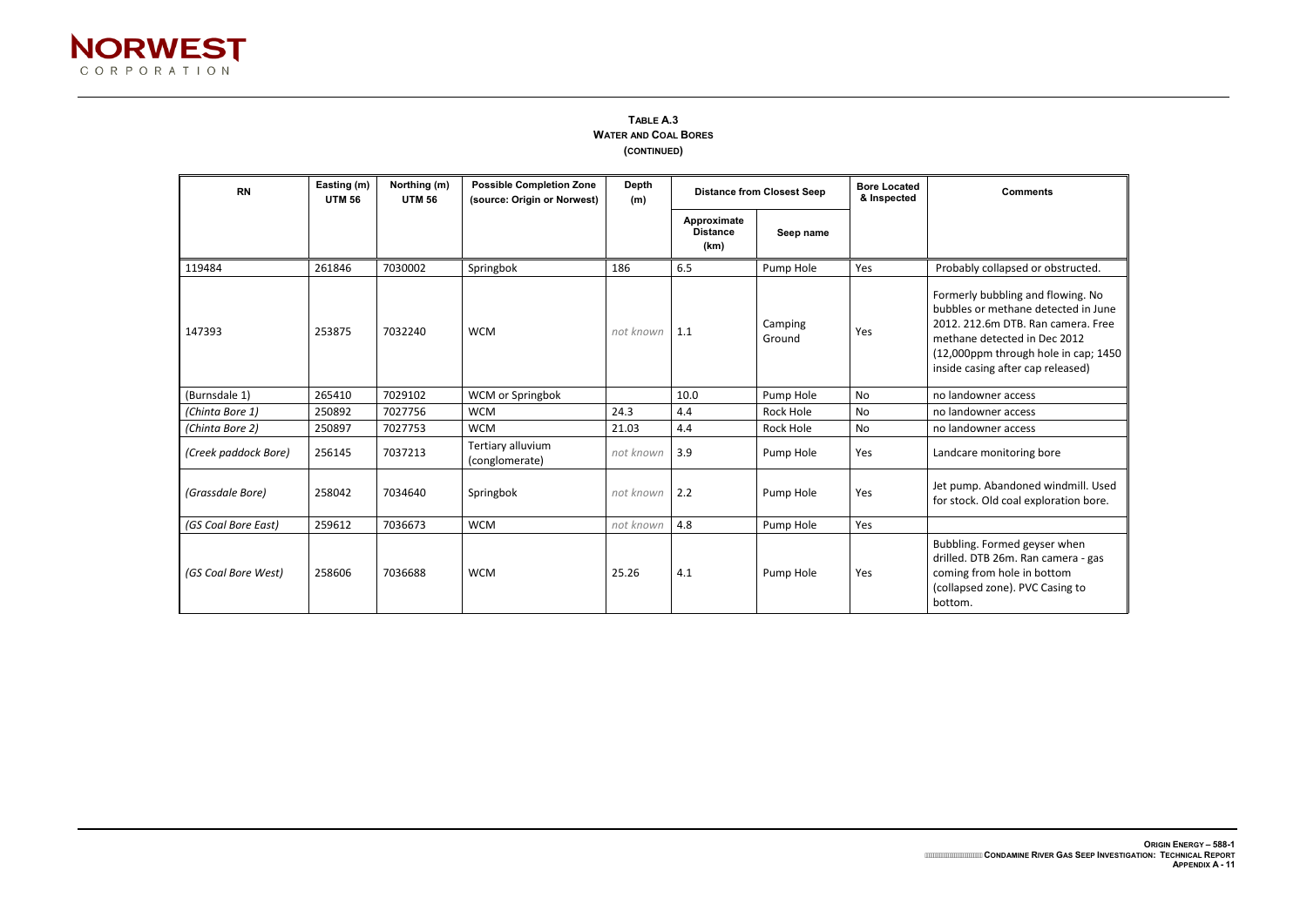

## **TABLE A.3 WATER AND COAL BORES (CONTINUED)**

| <b>RN</b>            | Easting (m)<br><b>UTM 56</b> | Northing (m)<br><b>UTM 56</b> | <b>Possible Completion Zone</b><br>(source: Origin or Norwest) | <b>Depth</b><br>(m) | <b>Distance from Closest Seep</b>      |           | <b>Bore Located</b><br>& Inspected | <b>Comments</b>                                                                                                                                                                                                                                                     |
|----------------------|------------------------------|-------------------------------|----------------------------------------------------------------|---------------------|----------------------------------------|-----------|------------------------------------|---------------------------------------------------------------------------------------------------------------------------------------------------------------------------------------------------------------------------------------------------------------------|
|                      |                              |                               |                                                                |                     | Approximate<br><b>Distance</b><br>(km) | Seep name |                                    |                                                                                                                                                                                                                                                                     |
| 107761a              | 259507                       | 7023467                       | WCM or Springbok                                               | 156                 | 10.3                                   | Fenceline | Yes                                | Methane audibly bubbling. DTB<br>140.425. Signs of an explosion or fire<br>with a lot of PVC and polypipe<br>fragments and melted sections. Water<br>very muddy on water level probe so<br>did not run video camera.                                                |
| 107761b              | 259511                       | 7023465                       | WCM or Springbok                                               | not known           | 10.3                                   | Fenceline | Yes                                | Uncapped with logger in bore. No<br>audible bubbling. DNRM personnel<br>mentioned that this bore was drilled<br>to replace RN #107761a, because it<br>made excessive gas so RN #107761b<br>was drilled and completed avoid the<br>gas                               |
| 11550? (Back Bore)   | 256790                       | 7030008                       | <b>WCM</b>                                                     | 131.98              | 3.2                                    | Fenceline | No                                 | collapsed and not used                                                                                                                                                                                                                                              |
| 11550? (Bealla Bore) | 256716                       | 7029826                       | Springbok                                                      | not known           | 3.4                                    | Fenceline | No                                 | could not be located                                                                                                                                                                                                                                                |
| 147140A              | 261611                       | 7026736                       | <b>WCM</b>                                                     | 148                 | 8.4                                    | Pump Hole | No                                 | no landowner access                                                                                                                                                                                                                                                 |
| 147140B              | 261613                       | 7026741                       | <b>WCM</b>                                                     | 148                 | 8.4                                    | Pump Hole | No                                 | no landowner access                                                                                                                                                                                                                                                 |
| 19983? or 22020?     | 259882                       | 7026225                       | Springbok                                                      | not known           | 7.9                                    | Pump Hole | Yes                                | Gas audibly bubbling. DTB measured<br>at 79.25m. Many metres of bacterial<br>slime and sludge on water level<br>meter. Could not run video camera.<br>Casing corroded and rusted out<br>300mm below surface. Unknown<br>which of the 2 RNs relates to this<br>bore. |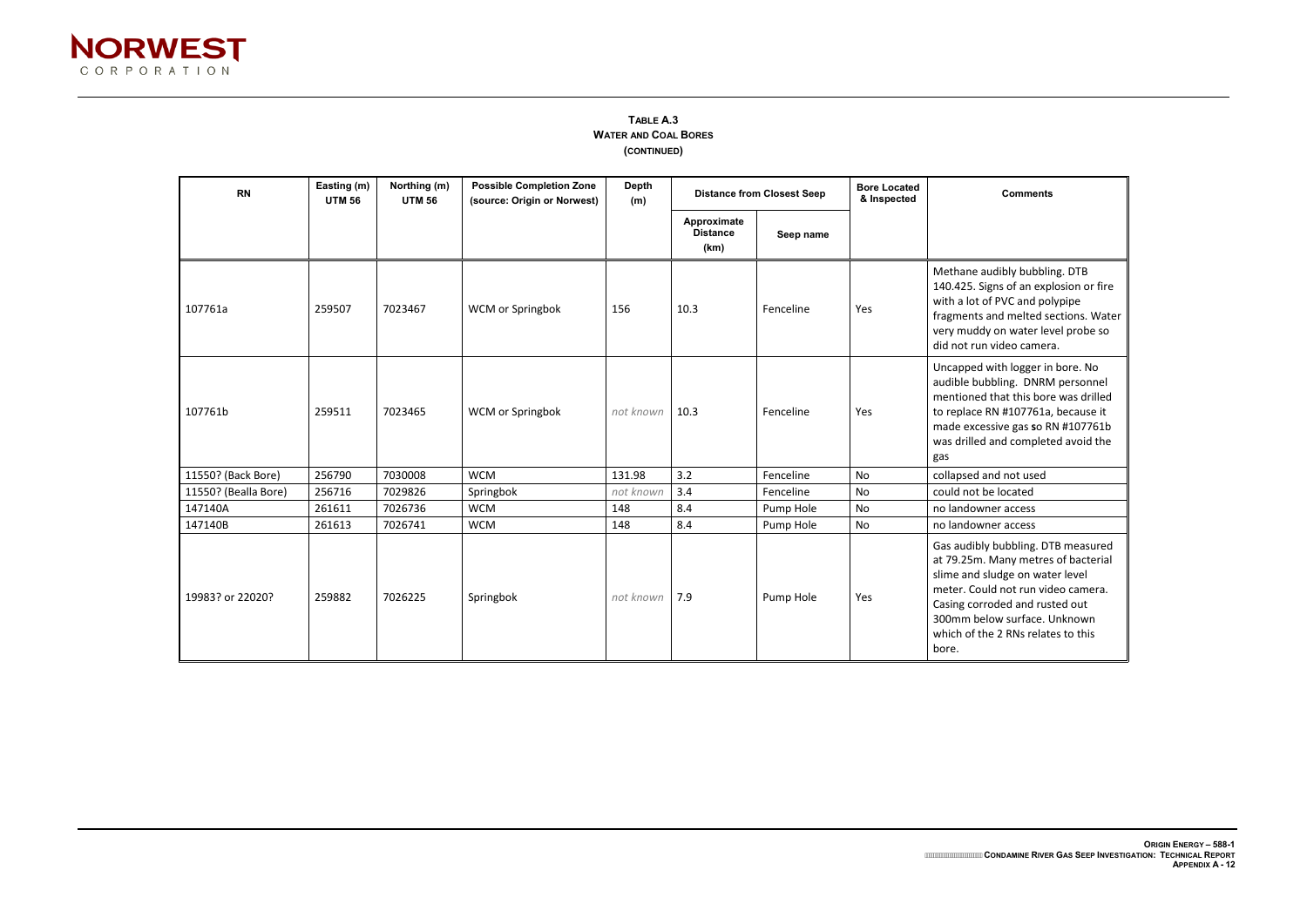**TABLE A.4 OCCURRENCE OF GAS AND COAL IN WATER AND COAL EXPLORATION BORES**

|                      | <b>Possible Completion</b>             |                                        | <b>Distance from Closest Seep</b> | <b>Bore Card Report</b>                         | <b>Bore Card Report</b>                                                                                                                       | <b>Bore Card Report</b>                                                                                                                                       |
|----------------------|----------------------------------------|----------------------------------------|-----------------------------------|-------------------------------------------------|-----------------------------------------------------------------------------------------------------------------------------------------------|---------------------------------------------------------------------------------------------------------------------------------------------------------------|
| RNH                  | Zone<br>(source: Origin or<br>Norwest) | Approximate<br><b>Distance</b><br>(km) | Seep name                         | <b>Date Drilled</b>                             | <b>Evidence of Gas</b>                                                                                                                        | <b>Comments</b>                                                                                                                                               |
| 5906                 | WCM or Springbok                       | 2.8                                    | <b>Rock Hole</b>                  | 1937                                            |                                                                                                                                               | 1937 - Comment from driller - suppl<br>struck in seam of low grade coal abo<br>feet thick, water salty & slightly bitt                                        |
| 7444                 | Alluvium or Springbok                  | 3.9                                    | Pump Hole                         | 1966, but casing detailed<br>lists date as 1935 |                                                                                                                                               |                                                                                                                                                               |
| 8119                 | <b>WCM</b>                             | 3.4                                    | Rock Hole                         | 1940                                            |                                                                                                                                               |                                                                                                                                                               |
| 8642                 | <b>WCM</b>                             | 15.2                                   | Pump hole                         | 1938                                            | 1975 - Comment from licensee - gas<br>blows water out every 5 hours<br>approximately                                                          | 1966 - Comment from Dept. staff - (<br>bore) blowing                                                                                                          |
| 8665                 | <b>WCM</b>                             | 3.3                                    | <b>Rock Hole</b>                  | 1941                                            | 1941 - Comment from driller - rotten<br>coal with flow of gas at 146.3 m                                                                      |                                                                                                                                                               |
| 8685                 | WCM or Springbok                       | 10.0                                   | Pump Hole                         | 1936                                            |                                                                                                                                               | 1936 - Comment from driller - coals<br>encounters at 56.4 & 121.3 metres;<br>listed as coal 121.3-122.6 metres                                                |
| 10790                | <b>WCM</b>                             | 16.1                                   | Pump hole                         | 1946                                            | 1964 - Comment from District Engineer<br>- the water in the coal bed at approx.<br>140m could have been salty and<br>possibly carry gas.      | 1986 - Comment from licensee - bor<br>started blowing gas around 1960; di<br>a deeper water bed and pumped fo<br>3 years before bore started blowing<br>again |
| 11550? (Back Bore)   | <b>WCM</b>                             | 3.2                                    | Fenceline                         | 1936                                            |                                                                                                                                               |                                                                                                                                                               |
| 11550? (Bealla Bore) | Springbok                              | 3.4                                    | Fenceline                         |                                                 |                                                                                                                                               |                                                                                                                                                               |
| 13600                | <b>WCM</b>                             | 7.8                                    | Pump hole                         | 1958                                            | 1958 - Comment from driller - blow of<br>gas at 54 m; water and gas struck at 111<br>m                                                        |                                                                                                                                                               |
| 14042                | <b>WCM</b>                             | 6.5                                    | Pump Hole                         | 1959                                            | 1959 - Comment from driller - shale<br>coal & gas at 148.74-149.65; grey shale<br>carbonated at 156.97-160.02; coal &<br>gas at 177.09-181.96 | 1959 - Comment from driller - coals<br>encountered at 148.74, 149.65, 154<br>177.09 metres; aquifer listed as coa<br>177.20-182 metres, potable.              |
| 15083                | Springbok                              | 0.8                                    | Fenceline                         | 1952                                            |                                                                                                                                               | No strata details in bore card report                                                                                                                         |
| 19949                | WCM or Springbok                       | 3.0                                    | Pump Hole                         | prior to 1948                                   |                                                                                                                                               | No strata details in bore card report                                                                                                                         |
| 19954                | WCM or Springbok                       | 1.7                                    | Pump Hole                         | prior to 1940                                   |                                                                                                                                               | No strata details in bore card report                                                                                                                         |

| <b>Bore Card Report</b>                                                                                                                                                           |  |  |  |  |  |  |  |
|-----------------------------------------------------------------------------------------------------------------------------------------------------------------------------------|--|--|--|--|--|--|--|
| Comments                                                                                                                                                                          |  |  |  |  |  |  |  |
| 1937 - Comment from driller - supply<br>struck in seam of low grade coal about 3<br>feet thick, water salty & slightly bitter                                                     |  |  |  |  |  |  |  |
|                                                                                                                                                                                   |  |  |  |  |  |  |  |
| 1966 - Comment from Dept. staff - (gas<br>bore) blowing                                                                                                                           |  |  |  |  |  |  |  |
|                                                                                                                                                                                   |  |  |  |  |  |  |  |
| 1936 - Comment from driller - coals<br>encounters at 56.4 & 121.3 metres; aquifer<br>listed as coal 121.3-122.6 metres                                                            |  |  |  |  |  |  |  |
| 1986 - Comment from licensee - bore<br>started blowing gas around 1960; drilled to<br>a deeper water bed and pumped for about<br>3 years before bore started blowing gas<br>again |  |  |  |  |  |  |  |
|                                                                                                                                                                                   |  |  |  |  |  |  |  |
|                                                                                                                                                                                   |  |  |  |  |  |  |  |
| 1959 - Comment from driller - coals<br>encountered at 148.74, 149.65, 154.84,<br>177.09 metres; aquifer listed as coal<br>177.20-182 metres, potable.                             |  |  |  |  |  |  |  |
| No strata details in bore card report<br>the contract of the contract of the                                                                                                      |  |  |  |  |  |  |  |

ails in bore card report

ails in bore card report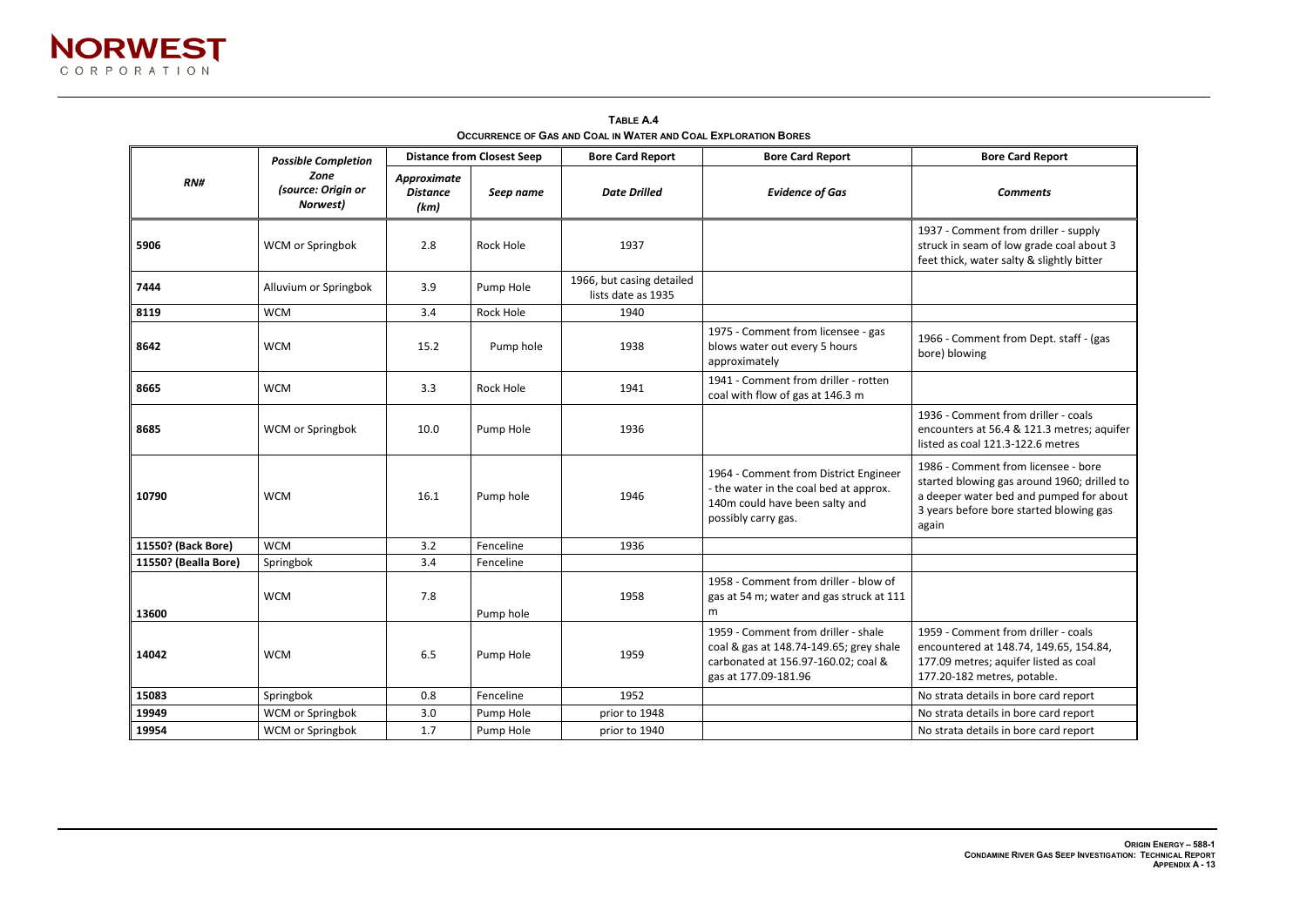

**TABLE A.4 OCCURRENCE OF GAS AND COAL IN WATER AND COAL EXPLORATION BORES**

|       |                                                                      | <b>Distance from Closest Seep</b>      |            |                                                |                                                                                                                                                | <b>Bore Card Report</b>                                                                                                                                                                                                      |  |
|-------|----------------------------------------------------------------------|----------------------------------------|------------|------------------------------------------------|------------------------------------------------------------------------------------------------------------------------------------------------|------------------------------------------------------------------------------------------------------------------------------------------------------------------------------------------------------------------------------|--|
| RN#   | <b>Possible Completion</b><br>Zone<br>(source: Origin or<br>Norwest) | Approximate<br><b>Distance</b><br>(km) | Seep name  | <b>Bore Card Report</b><br><b>Date Drilled</b> | <b>Bore Card Report</b><br><b>Evidence of Gas</b>                                                                                              | <b>Comments</b>                                                                                                                                                                                                              |  |
| 19958 | <b>WCM</b>                                                           | 4.7                                    | Pump Hole  | 1966                                           |                                                                                                                                                | 1966 - Comment from driller - coals<br>encountered at 24.4 met, small seams to<br>106.7 met.                                                                                                                                 |  |
| 19984 | Springbok                                                            | 5.2                                    | Pump Hole  | 1937                                           |                                                                                                                                                | No strata details in bore card report                                                                                                                                                                                        |  |
| 19985 | Springbok                                                            | 3.3                                    | Fenceline  | 1932                                           |                                                                                                                                                | No details in bore card report                                                                                                                                                                                               |  |
| 19989 | Springbok                                                            | 7.1                                    | Pump Hole  | prior to 1944                                  |                                                                                                                                                | No casing or strata details in bore card<br>report.                                                                                                                                                                          |  |
| 24465 | <b>WCM</b>                                                           | 6.9                                    | Fence line | 1946                                           | 1966 - Comment from Dept. staff - will<br>blow gas in very humid weather                                                                       |                                                                                                                                                                                                                              |  |
| 24479 | <b>WCM</b>                                                           | 12.2                                   | Pump Hole  | 1966                                           |                                                                                                                                                | 1966 - Comment from driller - coals<br>encountered at 166.11 metres; aquifer<br>listed as coal 166.20-167.7 metres                                                                                                           |  |
| 24481 | Springbok or alluvium                                                | 2.0                                    | Pump Hole  | 1952                                           |                                                                                                                                                |                                                                                                                                                                                                                              |  |
| 24485 | <b>WCM</b>                                                           | 14.9                                   | Pump hole  | 1966                                           | 1966 - Comment from Dept. staff - gas<br>blowing water supply                                                                                  |                                                                                                                                                                                                                              |  |
| 24504 | <b>WCM</b>                                                           | 12.5                                   | Pump Hole  | prior to 1940                                  |                                                                                                                                                | No strata or aquifer details in bore card<br>report                                                                                                                                                                          |  |
| 26063 | WCM or Springbok                                                     | 4.1                                    | Rock Hole  | 1963                                           |                                                                                                                                                | 1963 - Comment from driller - coals<br>encountered at 71 and 79.9 metres                                                                                                                                                     |  |
| 26083 | Springbok                                                            | 6.3                                    | Pump Hole  | 1936                                           |                                                                                                                                                | No strata details in bore card report                                                                                                                                                                                        |  |
| 33553 | Springbok                                                            | 15.9                                   | Pump hole  | 1969                                           | 1969 - Comment from Boring Inspector<br>- presence of gas in water made it<br>difficult to measure recovery after four<br>hours of air lifting | 1970 - Comment from driller - some gas<br>present in water                                                                                                                                                                   |  |
| 38191 | <b>WCM</b>                                                           | 6.3                                    | Pump Hole  | 1971                                           |                                                                                                                                                | 1971 - Comment from driller - coals<br>encountered at 82.6, 99.67. 113.38,<br>135.94, 138.99, 141.73 metres; aquifer<br>listed as coal from 82.6-84.6, 99.7-102.1<br>113.4-118.3, 136-137.8, 139-140.6, 141.<br>142.7 metres |  |

### **Bore Card Report**

ent from driller - coals at 24.4 met, small seams to

ent from driller - coals at 82.6, 99.67. 113.38, 99, 141.73 metres; aquifer from 82.6-84.6, 99.7-102.10, 136-137.8, 139-140.6, 141.8-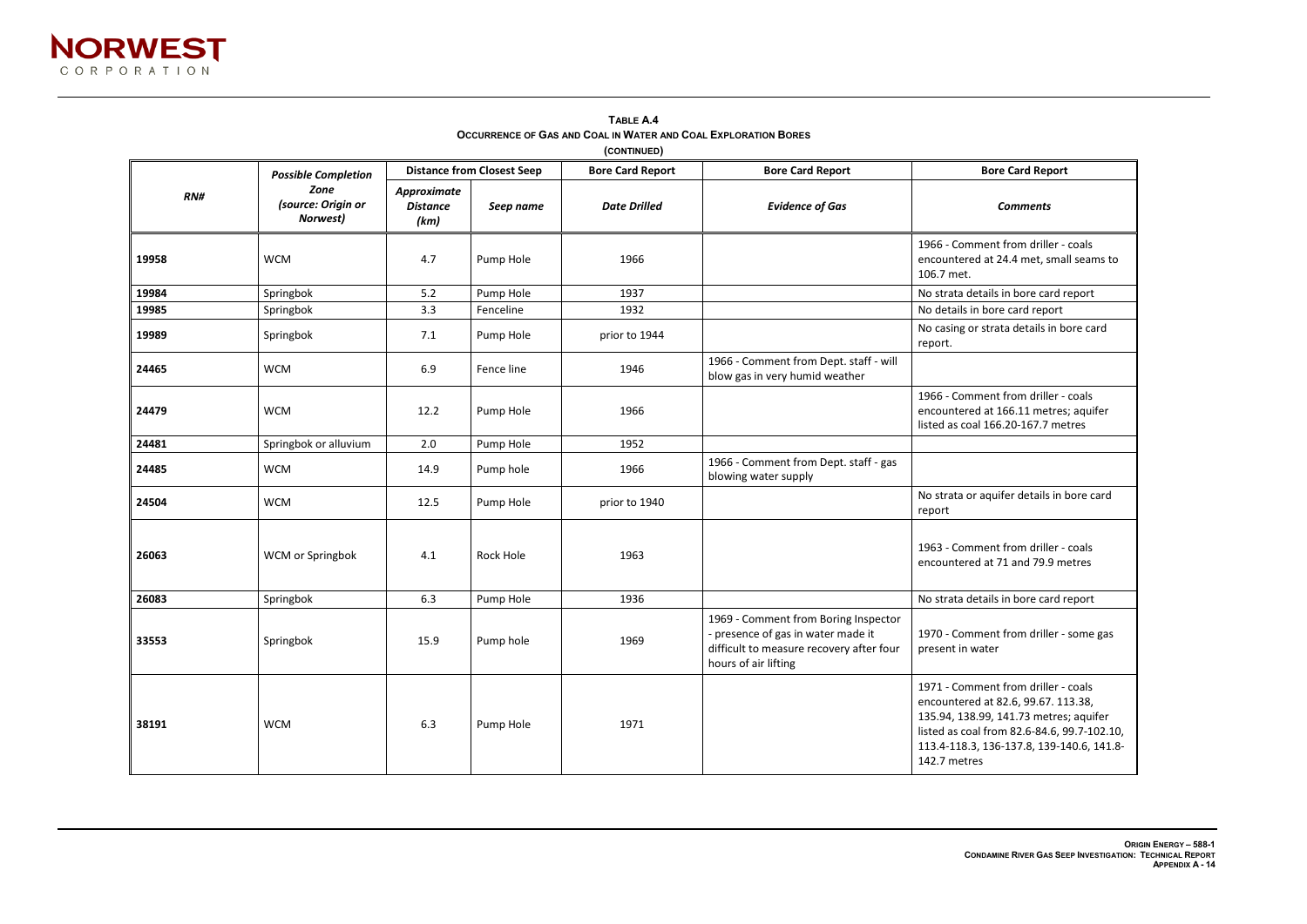coals and 131.19 rom 129-

rd report for coal

coals ) metres; salty, and

coals at 86, 1etails not

ore card assessment const, and it is pgraph at the top of

coals 79, 99.36 64-64.9,



**TABLE A.4 OCCURRENCE OF GAS AND COAL IN WATER AND COAL EXPLORATION BORES**

|              | <b>Possible Completion</b>             |                                        | <b>Distance from Closest Seep</b> | <b>Bore Card Report</b> | <b>Bore Card Report</b>                                       | <b>Bore Card Report</b>                                                                                                                                                                                                |
|--------------|----------------------------------------|----------------------------------------|-----------------------------------|-------------------------|---------------------------------------------------------------|------------------------------------------------------------------------------------------------------------------------------------------------------------------------------------------------------------------------|
| RNH          | Zone<br>(source: Origin or<br>Norwest) | Approximate<br><b>Distance</b><br>(km) | Seep name                         | <b>Date Drilled</b>     | <b>Evidence of Gas</b>                                        | <b>Comments</b>                                                                                                                                                                                                        |
| 34846        | WCM or Springbok                       | 3.3                                    | Fenceline                         | 1970                    |                                                               | 1970 - Comment from driller - coals<br>encountered at 94.79, 128.93, and 1<br>metres; aquifer listed as coal from 1<br>130.5 metres                                                                                    |
| 48528        | <b>WCM</b>                             | 7.2                                    | Pump Hole                         | 1966                    |                                                               | No strata details in bore card report                                                                                                                                                                                  |
| 83627        | Springbok                              | 4.9                                    | Camping<br>Ground                 |                         |                                                               |                                                                                                                                                                                                                        |
| 87611        | <b>WCM</b>                             | 5.3                                    | Rock Hole                         | 1988                    |                                                               | 1988 - Comment from bore card rep<br>strata not known bore drilled for co<br>exploration                                                                                                                               |
| 107222       | <b>WCM</b>                             | 3.9                                    | Rock Hole                         |                         |                                                               | Bore card report not provided                                                                                                                                                                                          |
| 107739       | WCM or Springbok                       | 11.5                                   | Pump Hole                         | 2003                    |                                                               | 2003 - Comment from driller - coals<br>encountered at 40, 66, and 160 met<br>aquifer listed as 66-72 metres - salty<br>160-165 metres - brackish                                                                       |
| 119484       | Springbok                              | 6.5                                    | Pump Hole                         | 2007                    |                                                               | 2003 - Comment from driller - coals<br>140, 174, 180 metres; aquifer detail<br>provided in bore card report                                                                                                            |
| 147148       | <b>WCM</b>                             | 39.6                                   | Pump hole                         |                         | No record of gas being present                                |                                                                                                                                                                                                                        |
| 147158       | <b>WCM</b>                             | 66.4                                   | Fence line                        | 2008                    | 2008 - Comment from driller - gas and<br>water struck at 160m |                                                                                                                                                                                                                        |
| 147393       | <b>WCM</b>                             | 1.1                                    | Camping<br>Ground                 |                         |                                                               | No casing or strata details in bore ca<br>report. 8 April 2011, baseline asses<br>comment - artesian conditions exist<br>appears to be gas lifted. Photograp<br>shows water and gas bubbles at the<br>the open casing. |
| (Bursdale 1) | WCM or Springbok                       | 10.0                                   | Pump Hole                         |                         |                                                               |                                                                                                                                                                                                                        |
| 10898        | WCM or Springbok                       | 10.2                                   | Pump Hole                         | 1946                    |                                                               | 1946 - Comment from driller - coals<br>encountered at 64, 89.91, 94.79, 99<br>metres; aquifers listed as coal 64-64<br>94.8-98.5, 99.4-101.8 metres                                                                    |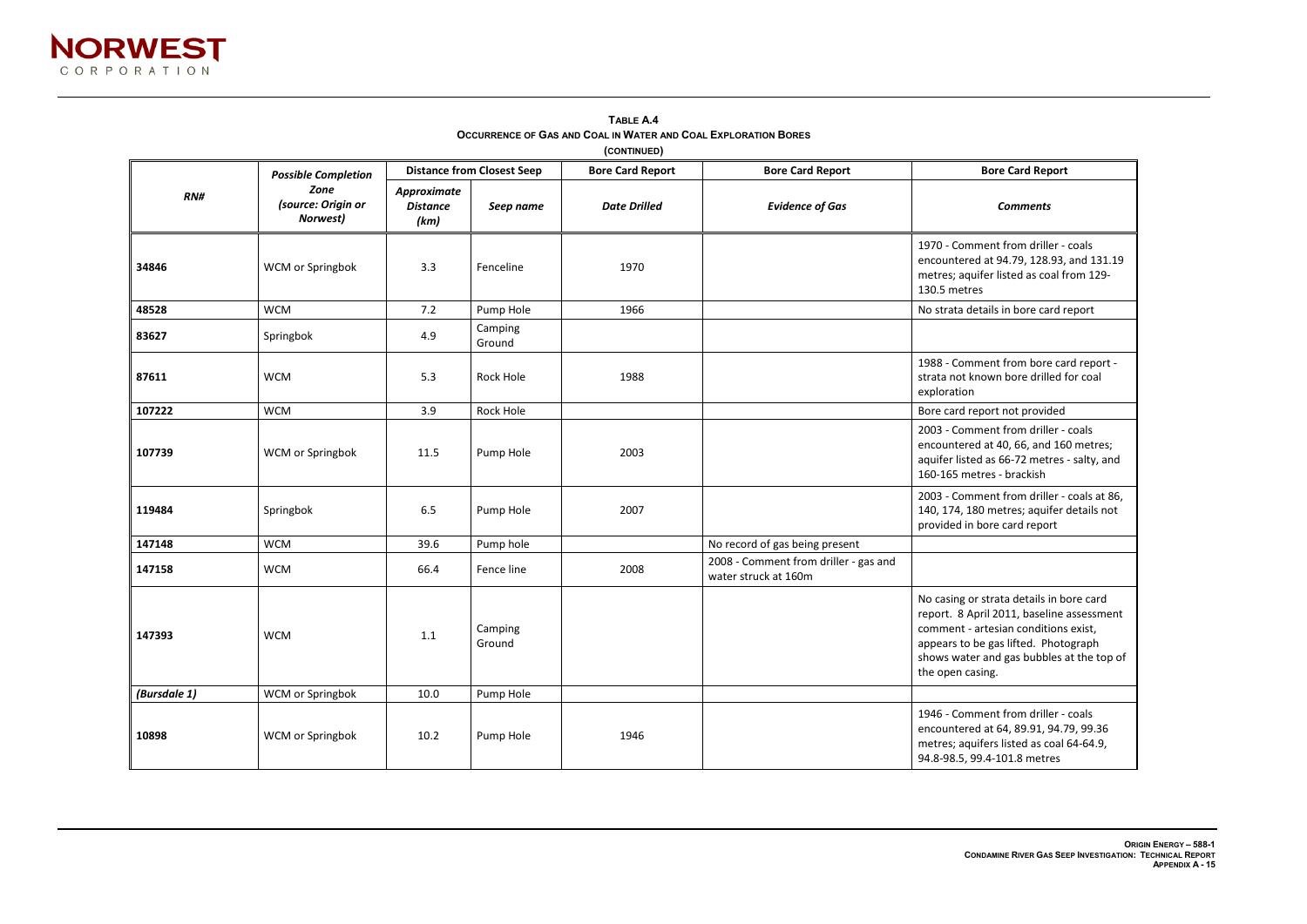### **Bore Card Report**



**TABLE A.4 OCCURRENCE OF GAS AND COAL IN WATER AND COAL EXPLORATION BORES (CONTINUED)** 

|                      | <b>Possible Completion</b>             |                                        | <b>Distance from Closest Seep</b> | <b>Bore Card Report</b> | <b>Bore Card Report</b> | <b>Bore Card Report</b>                                                                                                                             |
|----------------------|----------------------------------------|----------------------------------------|-----------------------------------|-------------------------|-------------------------|-----------------------------------------------------------------------------------------------------------------------------------------------------|
| RN#                  | Zone<br>(source: Origin or<br>Norwest) | Approximate<br><b>Distance</b><br>(km) | Seep name                         | <b>Date Drilled</b>     | <b>Evidence of Gas</b>  | <b>Comments</b>                                                                                                                                     |
| (Chinta Bore 1)      | <b>WCM</b>                             | 4.4                                    | Rock Hole                         |                         |                         |                                                                                                                                                     |
| (Chinta Bore 2)      | <b>WCM</b>                             | 4.4                                    | Rock Hole                         |                         |                         |                                                                                                                                                     |
| (Creek paddock Bore) | Tertiary alluvium<br>(conglomerate)    | 3.9                                    | Pump Hole                         |                         |                         | Bore card report not provided                                                                                                                       |
| (Grassdale Bore)     | Springbok                              | 2.2                                    | Pump Hole                         |                         |                         | Bore card report not provided. 5 August<br>2010, baseline assessment comment -<br>groundwater had slight rotten egg smel<br>and was blackish colour |
| (GS Coal Bore East)  | <b>WCM</b>                             | 4.8                                    | Pump Hole                         |                         |                         | Bore card report not provided                                                                                                                       |
| (GS Coal Bore West)  | <b>WCM</b>                             | 4.1                                    | Pump Hole                         |                         |                         | Bore card report not provided                                                                                                                       |
| 107761a              | WCM or Springbok                       | 10.3                                   | Fenceline                         | 2001                    |                         | 2001 - Comment from driller - coals<br>encountered at 72, 86, 133, 144 metres<br>aquifer listed as coal 133-150 metres,<br>water brackish.          |
| 107761b              | WCM or Springbok                       | 10.3                                   | Fenceline                         |                         |                         |                                                                                                                                                     |
| 147140A              | <b>WCM</b>                             | 8.4                                    | Pump Hole                         | 2008                    |                         | 2008 - Comment from driller - coals<br>encountered at 102 and 130 metres;<br>aquifer listed as coal 130-144 metres.                                 |
| 147140B              | <b>WCM</b>                             | 8.4                                    | Pump Hole                         | 2008                    |                         |                                                                                                                                                     |
| 19983? or 22020?     | Springbok                              | 7.9                                    | Pump Hole                         | prior to 1926           |                         | No strata or aquifer details in bore card<br>report                                                                                                 |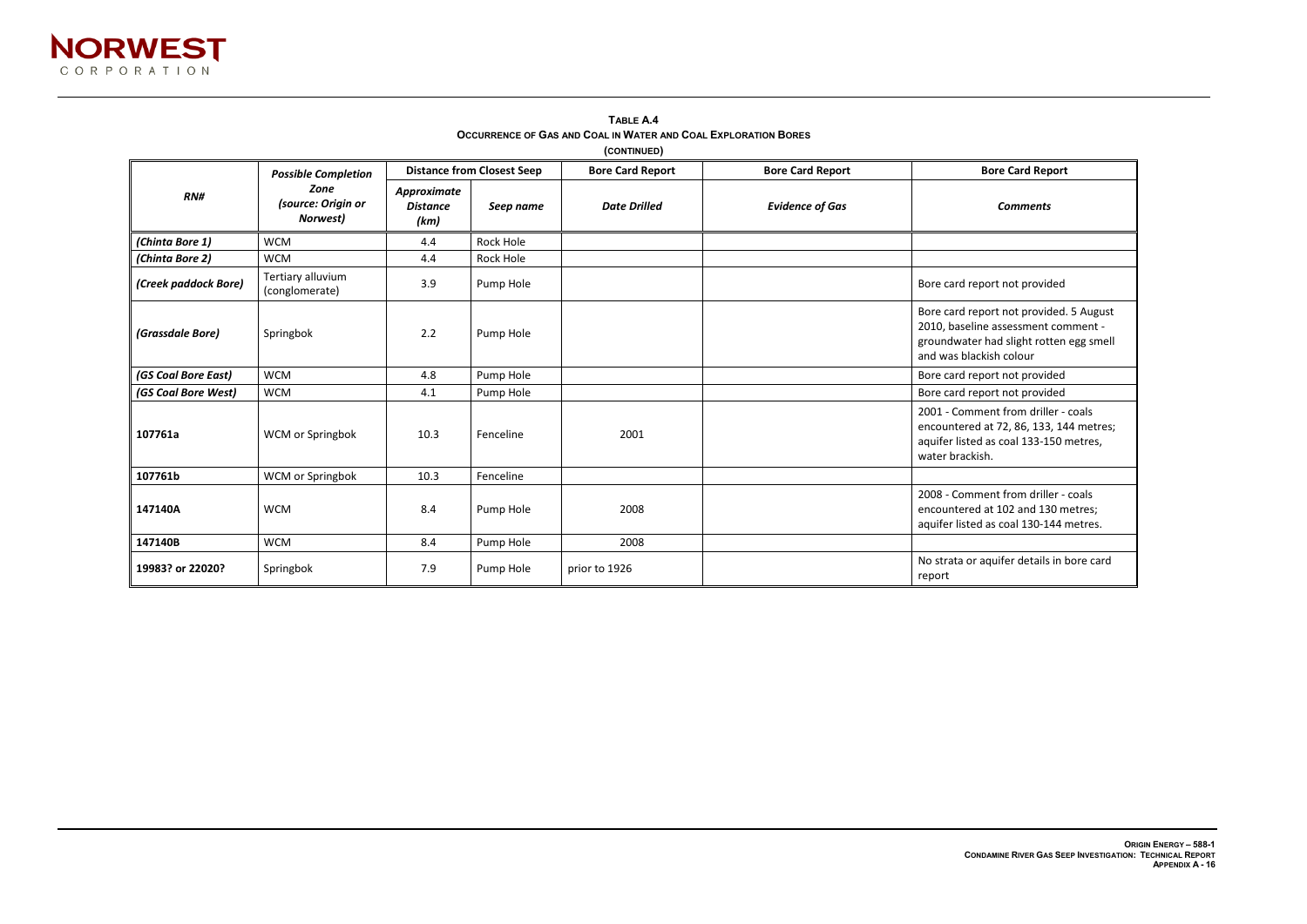

| Location<br>ID    | CH4 (%)     | O <sub>2</sub><br>(%) | CO <sub>2</sub> (%) | H2S (ppm)   | CO (ppm)     | <b>Sampled for Gas</b><br><b>Composition and</b><br><b>Isotope Analyses</b> |
|-------------------|-------------|-----------------------|---------------------|-------------|--------------|-----------------------------------------------------------------------------|
|                   |             |                       | Pump Hole Seep      |             |              |                                                                             |
| PNSG1             | 0           | 18.8                  | 2.5                 | $\mathbf 0$ | 0            |                                                                             |
| PNSG <sub>2</sub> | 0           | 18.6                  | 2.8                 | 0           | 0            |                                                                             |
| PNSG3             | 79.4        | 1.9                   | 1.5                 | 0           | 0            | Yes                                                                         |
| PNSG4             | 0           | 16.7                  | 5.1                 | 0           | 0            |                                                                             |
| PNSG5             | $\mathbf 0$ | 15.2                  | $\overline{4}$      | 0           | 0            |                                                                             |
| PNSG6             | 0           | 16.3                  | 4.7                 | $\mathbf 0$ | 0            |                                                                             |
| PNSG7             | 0           | 19.5                  | 1.3                 | $\mathbf 0$ | 0            |                                                                             |
| PSSG1             | 0           | 18.1                  | 2.8                 | $\mathbf 0$ | 0            |                                                                             |
| PSSG <sub>2</sub> | 0.1         | 5.6                   | 9.3                 | $\mathbf 0$ | 0            | Yes                                                                         |
| PSSG3             | 20.7        | 13.7                  | 1.8                 | $\mathbf 0$ | 0            |                                                                             |
| PSSG4             | 0           | 18.6                  | 1.7                 | $\mathbf 0$ | $\mathbf 0$  |                                                                             |
| PSSG5             | 73.1        | 6.3                   | 0.6                 | $\mathbf 0$ | 0            | Yes                                                                         |
| PSSG6             | 0           | 20.8                  | 0.6                 | 0           | 0            |                                                                             |
| PSSG7             | 0           | 20.5                  | 0.7                 | 0           | 0            |                                                                             |
| PSSG8             | 29.3        | $\mathsf 0$           | 10.3                | $\mathbf 0$ | $\mathbf{1}$ |                                                                             |
| PSSG9             | $\mathbf 0$ | 18.9                  | 2.5                 | $\mathbf 0$ | 0            |                                                                             |
| PSSG10            | 0           | 20.5                  | 1.2                 | $\pmb{0}$   | 4            |                                                                             |
| PSSG11            | 0           | 19                    | 2.2                 | $\mathbf 0$ | $\mathbf{1}$ | Yes                                                                         |

**TABLE A.5 SOIL GAS FIELD MEASUREMENTS**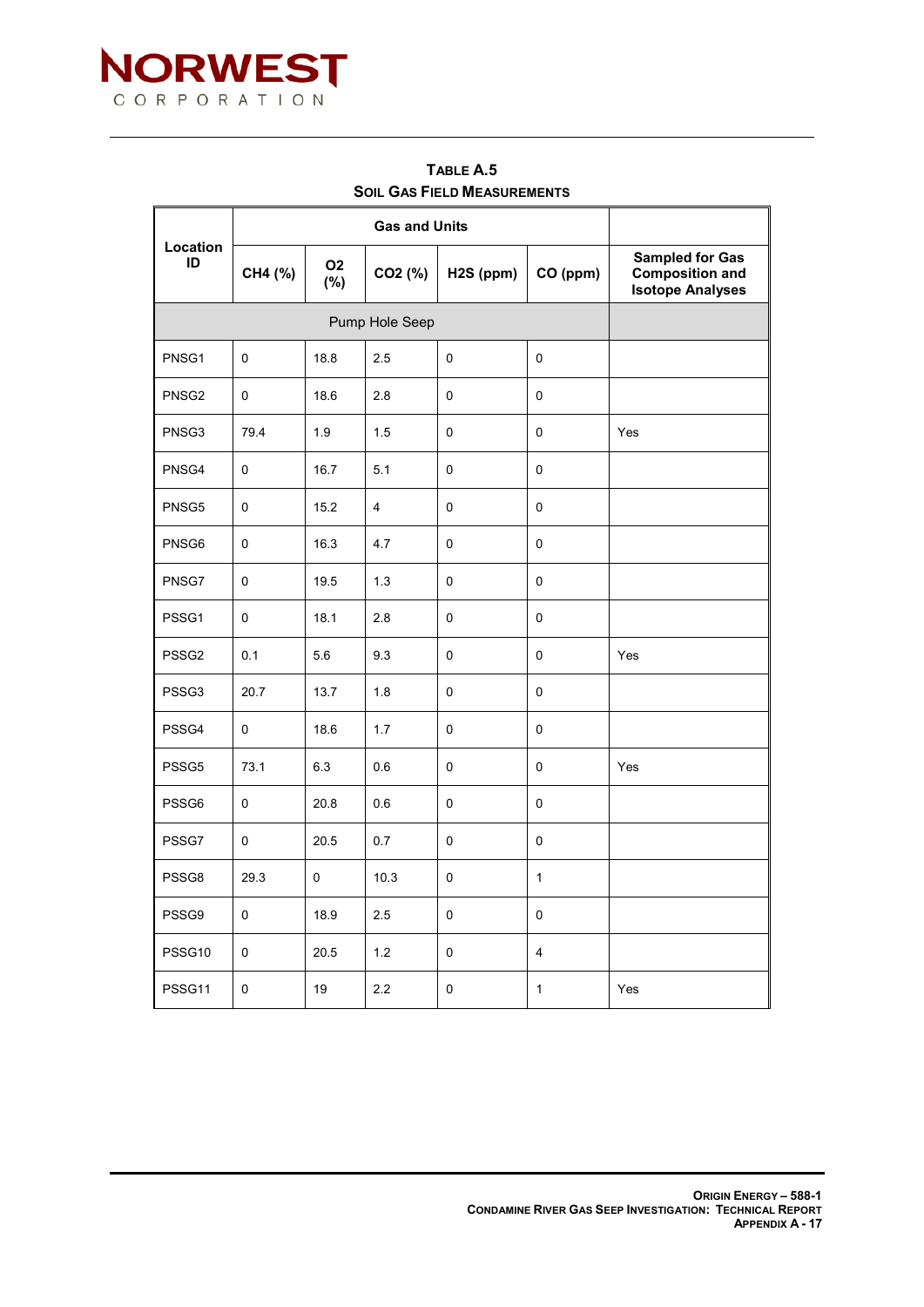

| Location<br>ID    | CH4 (%)             | <b>O2</b><br>(%) | CO <sub>2</sub> (%) | H2S (ppm)   | CO (ppm)            | <b>Sampled for Gas</b><br>Composition and<br><b>Isotope Analyses</b> |
|-------------------|---------------------|------------------|---------------------|-------------|---------------------|----------------------------------------------------------------------|
|                   |                     |                  | Fenceline Seep      |             |                     |                                                                      |
| FNSG1             | 0                   | 19.3             | 1.4                 | 0           | $\mathsf 0$         |                                                                      |
| FNSG <sub>2</sub> | 0                   | 18.6             | 1.5                 | 0           | 0                   |                                                                      |
| FNSG3             | $\Omega$            | 17.8             | 2.1                 | $\Omega$    | 0                   |                                                                      |
| FNSG4             | 0                   | 16.2             | 3.1                 | 0           | $\mathsf{O}\xspace$ |                                                                      |
| FNSG5             | $\mathbf 0$         | 18               | 2.2                 | 0           | 0                   |                                                                      |
| FNSG6             | 0                   | 19               | $\mathbf{1}$        | 0           | 0                   |                                                                      |
| FNSG7             | $\mathbf 0$         | 17.6             | 2.4                 | 0           | 0                   |                                                                      |
| FNSG8             | 0                   | 19.7             | 0.7                 | 0           | $\mathbf{1}$        |                                                                      |
| FSSG1             | $\mathbf 0$         | 17.6             | 2.7                 | 0           | $\mathbf{1}$        |                                                                      |
| FSSG <sub>2</sub> | $\mathsf{O}\xspace$ | 19.6             | 1.2                 | $\mathsf 0$ | $\overline{c}$      |                                                                      |
| FSSG3             | 0                   | 15.5             | 5.1                 | 0           | 0                   |                                                                      |
| FSSG4             | $\pmb{0}$           | 20.1             | 0.9                 | $\mathsf 0$ | $\overline{2}$      |                                                                      |
| FSSG5             | 0                   | 20.3             | 0.8                 | 0           | $\mathbf{1}$        |                                                                      |
| FSSG6             | $\pmb{0}$           | 19.4             | 1.5                 | $\mathbf 0$ | $\pmb{0}$           |                                                                      |
| FSSG7             | 0.1                 | 10.2             | 8                   | $\mathbf 0$ | $\mathbf{1}$        | Yes                                                                  |
| FSSG8             | $\pmb{0}$           | 19.9             | 0.9                 | $\mathsf 0$ | $\overline{2}$      |                                                                      |
| FSSG9             | $\mathbf 0$         | 20.3             | 0.5                 | 0           | $\overline{2}$      |                                                                      |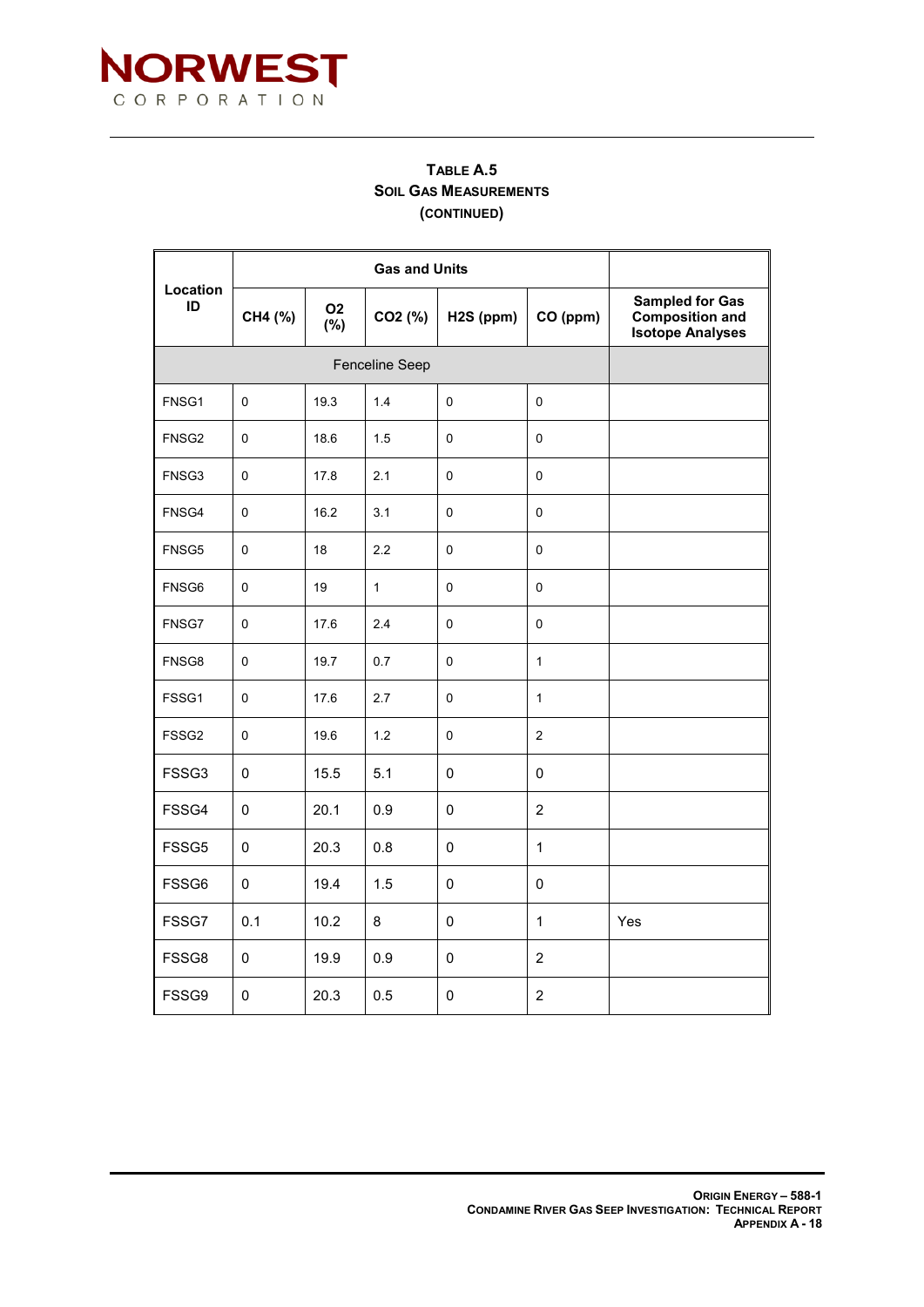

| Location<br>ID | CH4 (%)     | <b>O2</b><br>$(\%)$ | CO <sub>2</sub> (%)        | H2S (ppm)   | CO (ppm)       | <b>Sampled for Gas</b><br><b>Composition and</b><br><b>Isotope Analyses</b> |
|----------------|-------------|---------------------|----------------------------|-------------|----------------|-----------------------------------------------------------------------------|
|                |             |                     | <b>Camping Ground Seep</b> |             |                |                                                                             |
| CNSG1          | $\mathbf 0$ | $\mathsf{O}\xspace$ | $\mathsf 0$                | $\pmb{0}$   | $\mathsf 0$    |                                                                             |
| CNSG2          | $\mathbf 0$ | 21.6                | 0.2                        | 0           | 8              |                                                                             |
| CNSG3          | $\mathbf 0$ | 21.3                | 0.6                        | $\pmb{0}$   | $\,6$          |                                                                             |
| CNSG4          | $\mathbf 0$ | 21.6                | 0.2                        | $\pmb{0}$   | $\overline{4}$ |                                                                             |
| CNSG5          | $\mathbf 0$ | 16.5                | $\overline{\mathbf{4}}$    | $\mathbf 0$ | $\mathbf 0$    |                                                                             |
| CNSG6          | $\mathbf 0$ | 17.6                | 2.3                        | $\pmb{0}$   | $\mathbf 0$    |                                                                             |
| CNSG7          | $\mathbf 0$ | 19.9                | 0.7                        | $\pmb{0}$   | $\mathbf 0$    |                                                                             |
| CNSG7A         | 0           | 21.8                | $\mathbf 0$                | 0           | $\mathbf 0$    |                                                                             |
| CNSG8          | $\mathbf 0$ | 20                  | 0.7                        | $\pmb{0}$   | $\mathbf{1}$   |                                                                             |
| CNSG9          | $\mathbf 0$ | 19.3                | 1.6                        | $\mathbf 0$ | $\mathbf{1}$   |                                                                             |
| CNSG10         | $\mathbf 0$ | 6.9                 | 8.3                        | 0           | 1              |                                                                             |
| CNSG11         | $\mathbf 0$ | 20.1                | 0.4                        | $\mathsf 0$ | $\mathsf 0$    |                                                                             |
| CNSG12         | 0.1         | 19.6                | 1.1                        | $\Omega$    | 0              | Yes                                                                         |
| CNSG13         | 0.1         | 16                  | 8                          | $\pmb{0}$   | $\mathbf{1}$   |                                                                             |
| CNSG14         | $\mathbf 0$ | 20.6                | 0.3                        | $\pmb{0}$   | $\overline{2}$ |                                                                             |
| CNSG15         | $\mathbf 0$ | 0.8                 | 19.4                       | 0           | $\mathbf{1}$   | Yes                                                                         |
| CNSG16         | $\mathbf 0$ | 18.1                | 2.3                        | 0           | 1              |                                                                             |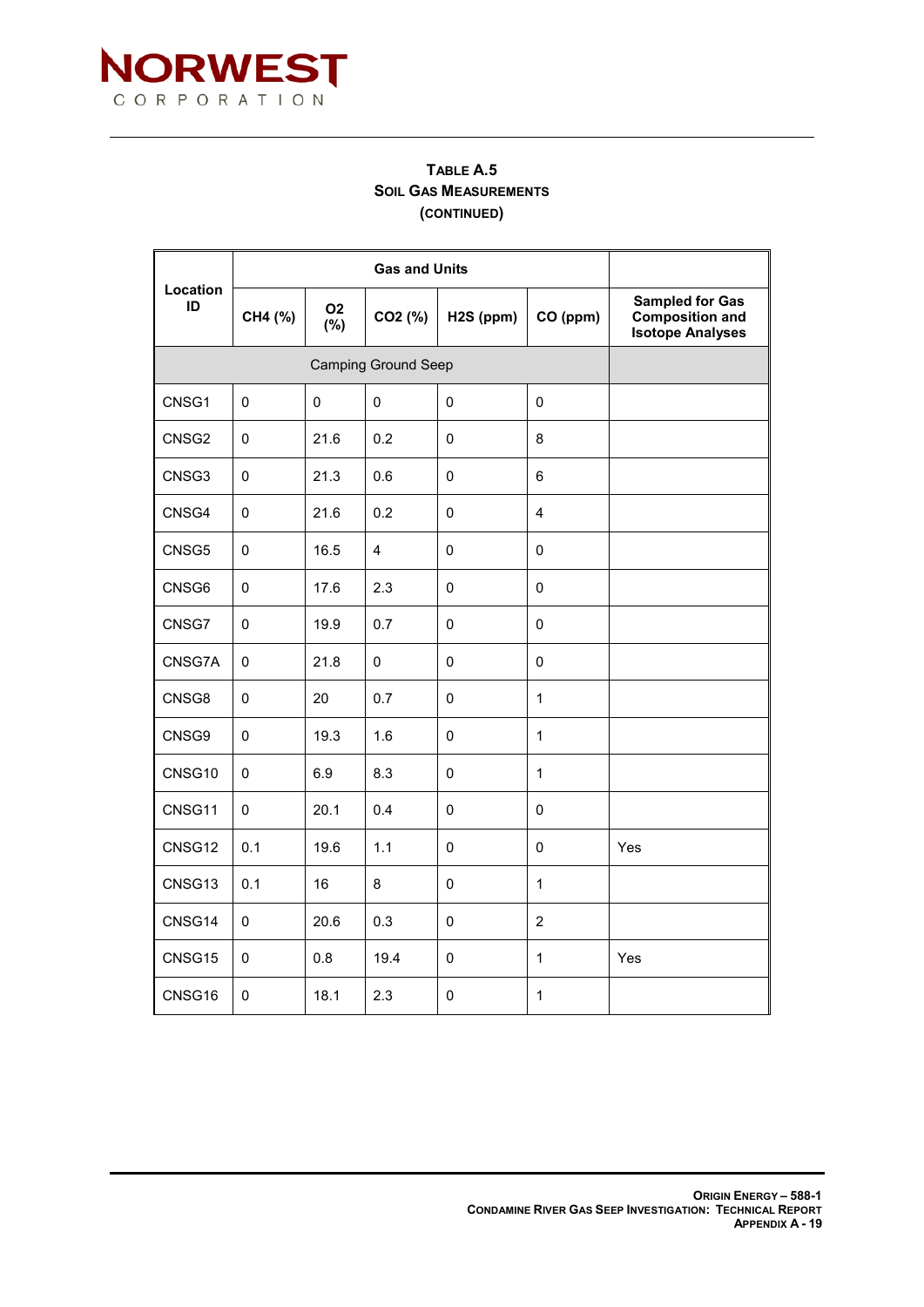

| Location<br>ID | CH4 (%)     | <b>O2</b><br>$(\%)$ | CO <sub>2</sub> (%) | H2S (ppm)   | CO (ppm)       | <b>Sampled for Gas</b><br><b>Composition and</b><br><b>Isotope Analyses</b> |
|----------------|-------------|---------------------|---------------------|-------------|----------------|-----------------------------------------------------------------------------|
| CNSG17         | 0           | 19.8                | 0.7                 | 0           | $\mathbf 0$    |                                                                             |
| CNSG18         | $\mathbf 0$ | 18                  | 2.8                 | $\mathsf 0$ | $\overline{2}$ | Yes                                                                         |
| CNSG19         | $\mathbf 0$ | 19.9                | 1.2                 | 0           | $\overline{7}$ |                                                                             |
| CSSG1          | 0.1         | 19.1                | 1.2                 | $\pmb{0}$   | $\pmb{0}$      | Yes                                                                         |
| CSSG2          | 0.2         | 19.5                | 2.2                 | $\pmb{0}$   | $\pmb{0}$      | Yes                                                                         |
| CSSG3          | $\mathbf 0$ | 18.7                | 2.5                 | $\mathbf 0$ | $\mathbf{1}$   |                                                                             |
| CSSG4          | $\mathbf 0$ | 18.6                | 1.4                 | $\pmb{0}$   | $\mathbf 0$    | Yes                                                                         |
| CSSG5          | $\mathbf 0$ | 18.6                | 2.4                 | $\mathbf 0$ | $\mathbf 0$    |                                                                             |
| CSSG6          | 0.4         | 14.1                | 6.5                 | 0           | $\mathbf{1}$   | Yes                                                                         |
| CSSG7          | $\mathbf 0$ | 20.3                | 1.6                 | $\pmb{0}$   | $\mathbf 0$    |                                                                             |
| CSSG8          | 0           | 20.1                | 1.3                 | $\mathbf 0$ | $\mathbf 0$    |                                                                             |
| CSSG9          | 0           | 19.8                | 1.1                 | 0           | $\mathbf{1}$   |                                                                             |
| CSSG10         | $\mathbf 0$ | 18.7                | 0.3                 | 0           | $\pmb{0}$      |                                                                             |
| CSSG11         | 0           | 18.6                | 2.6                 | $\Omega$    | $\overline{2}$ |                                                                             |
| CSSG12         | $\mathbf 0$ | 1.4                 | 18.8                | $\pmb{0}$   | 8              |                                                                             |
| CSSG13         | 0.7         | 8.8                 | 7.5                 | $\mathbf 0$ | $\overline{7}$ | Yes and Duplicate                                                           |
| CSSG14         | $\mathbf 0$ | 17.9                | 2.4                 | 0           | $\mathbf{1}$   |                                                                             |
| CSSG15         | 0           | 19                  | 1.7                 | 0           | 0              |                                                                             |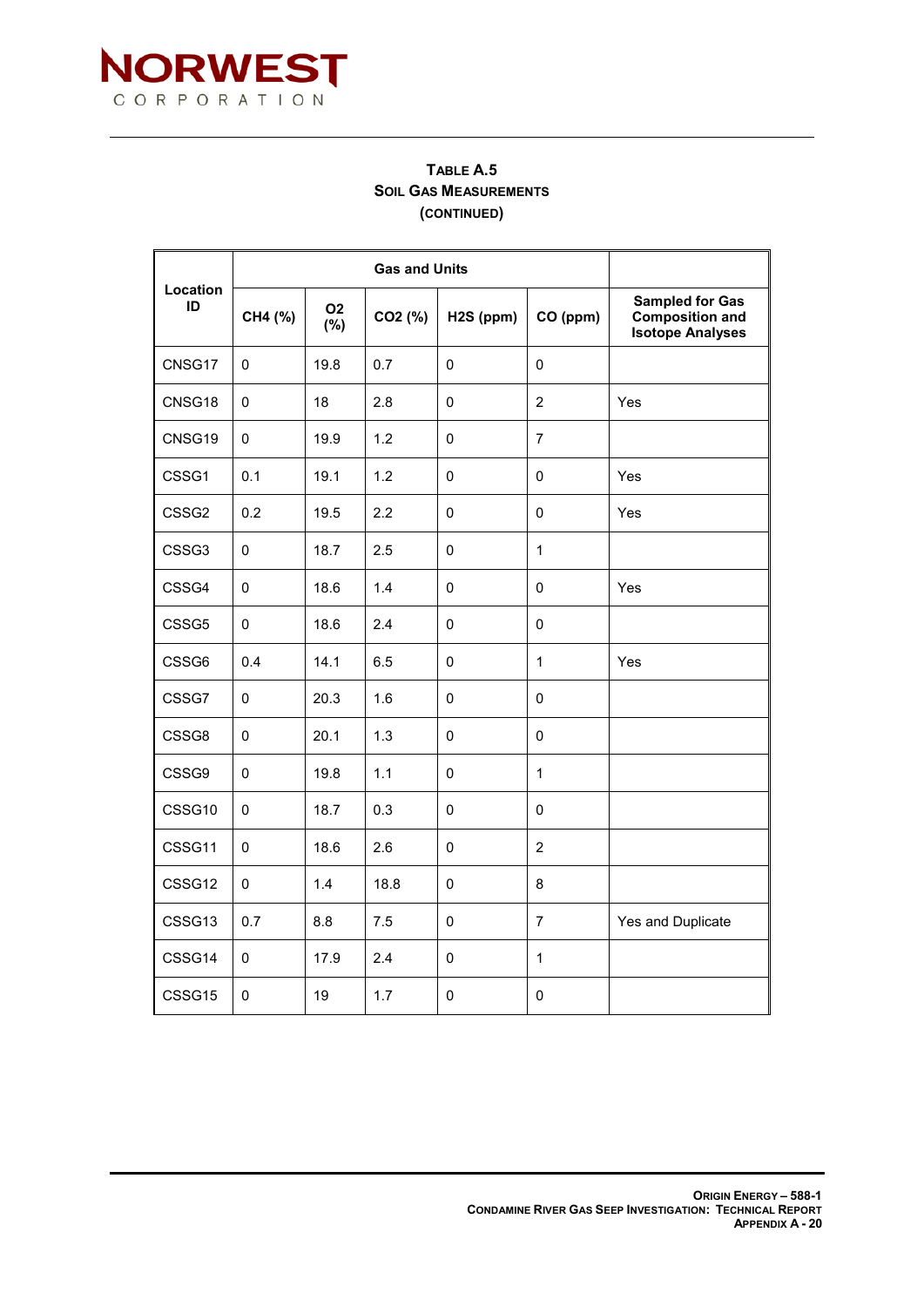

|                   |             |                  | <b>Gas and Units</b> |             |              |                                                                             |
|-------------------|-------------|------------------|----------------------|-------------|--------------|-----------------------------------------------------------------------------|
| Location<br>ID    | CH4 (%)     | <b>O2</b><br>(%) | CO <sub>2</sub> (%)  | H2S (ppm)   | CO (ppm)     | <b>Sampled for Gas</b><br><b>Composition and</b><br><b>Isotope Analyses</b> |
|                   |             |                  | Rock Hole Seep       |             |              |                                                                             |
| RNSG1             | 0           | 20.1             | 1.3                  | $\mathbf 0$ | $\mathbf 0$  |                                                                             |
| RNSG <sub>2</sub> | 0           | 20.1             | 0.9                  | $\mathbf 0$ | $\mathbf 0$  |                                                                             |
| RNSG3             | 0           | 20               | 1.4                  | $\mathbf 0$ | $\mathbf 0$  |                                                                             |
| RNSG4             | 0           | 17.5             | 4.4                  | $\mathbf 0$ | $\mathbf 0$  |                                                                             |
| RSSG1             | 0           | 16.3             | 4.1                  | $\mathbf 0$ | $\mathbf 0$  |                                                                             |
| RSSG <sub>2</sub> | 0           | 17.2             | 3.2                  | $\pmb{0}$   | $\pmb{0}$    |                                                                             |
| RSSG3             | 0.1         | 17               | 1.9                  | 0           | $\mathbf{1}$ | Yes                                                                         |
| RSSG4             | 0           | 19               | 2.2                  | 0           | $\mathbf 0$  | Yes                                                                         |
| RSSG5             | 0           | 18.8             | 2.2                  | $\mathbf 0$ | $\mathbf 0$  |                                                                             |
|                   |             |                  | Orana Pilot Well 8   |             |              |                                                                             |
| O8SG1             | $\mathbf 0$ | 19.3             | 0.2                  | 0           | $\mathbf 0$  | Yes                                                                         |
| O8SG2             | 0           | 19.8             | 0.2                  | 0           | $\mathbf 0$  |                                                                             |
| O8SG3             | 0           | 19.6             | 0.4                  | 0           | $\mathbf 0$  |                                                                             |
| O8SG4             | 0           | 19.5             | 0.2                  | 0           | $\mathbf 0$  |                                                                             |
| RSSG6             | 0           | 16.3             | 3.4                  | 0           | $\mathbf 0$  |                                                                             |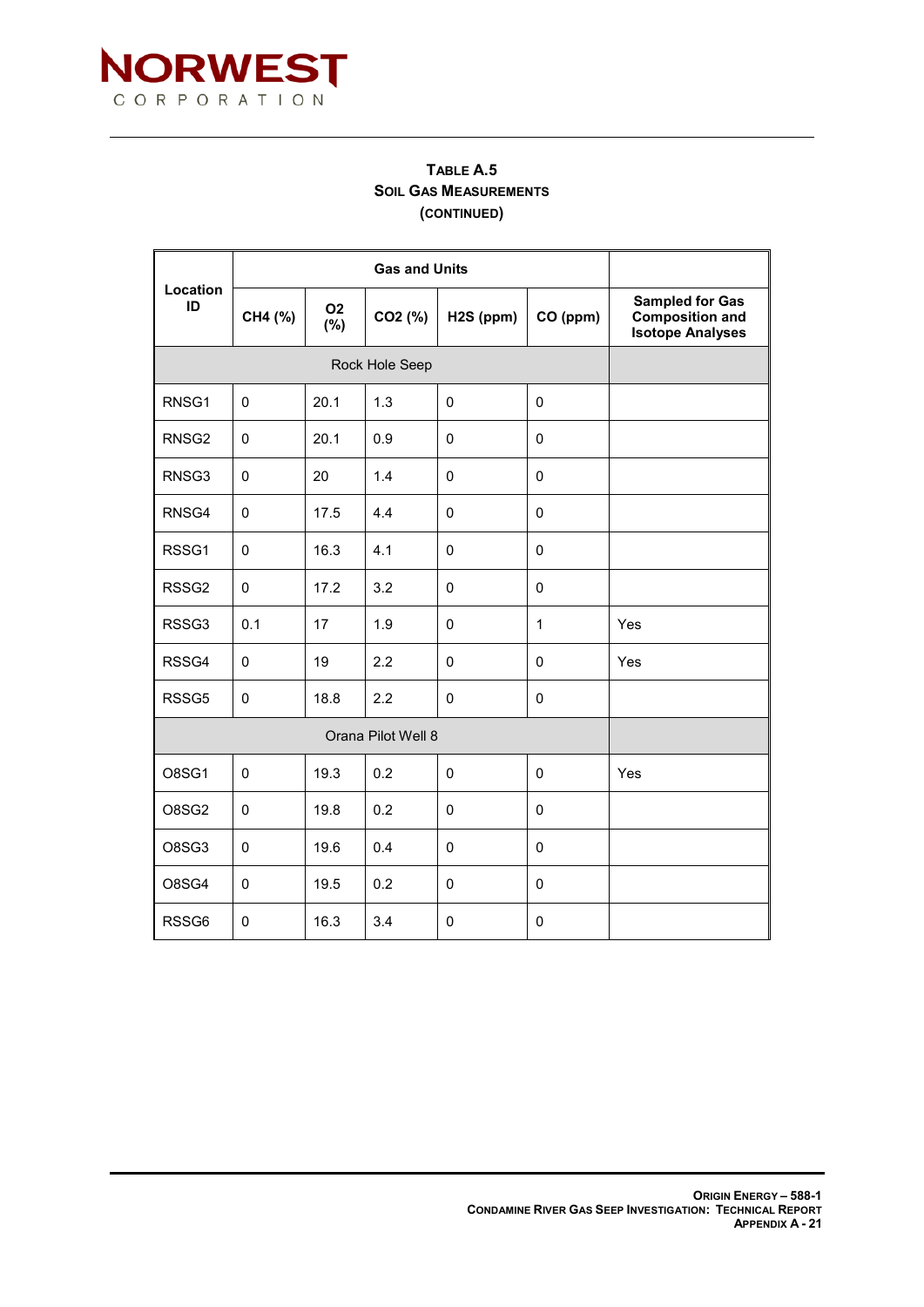

| Location<br>ID | CH4 (%)     | <b>O2</b><br>$(\%)$ | CO <sub>2</sub> (%) | H <sub>2</sub> S (ppm) | CO (ppm)     | <b>Sampled for Gas</b><br><b>Composition and</b><br><b>Isotope Analyses</b> |
|----------------|-------------|---------------------|---------------------|------------------------|--------------|-----------------------------------------------------------------------------|
|                |             |                     | Orana Pilot Well 9  |                        |              |                                                                             |
| O9SG1          | $\pmb{0}$   | 20.1                | 0.9                 | 0                      | $\mathbf{1}$ |                                                                             |
| O9SG2          | $\mathbf 0$ | 20.2                | 0.6                 | 0                      | $\mathbf 0$  |                                                                             |
| O9SG3          | $\mathbf 0$ | 19.6                | 1.7                 | 0                      | $\mathbf{1}$ |                                                                             |
| O9SG4          | $\mathbf 0$ | 19.3                | 1.6                 | 0                      | $\mathbf{1}$ |                                                                             |
|                |             |                     | Orana Pilot Well 10 |                        |              |                                                                             |
| O10SG1         | $\mathsf 0$ | 20.4                | 0.4                 | 0                      | $\mathbf 0$  |                                                                             |
| O10SG2         | $\mathsf 0$ | 20.4                | 1.1                 | 0                      | $\mathsf 0$  |                                                                             |
| O10SG3         | 0.1         | 20                  | 0.6                 | 0                      | $\mathbf 0$  |                                                                             |
| O10SG4         | $\Omega$    | 20.2                | 1                   | $\Omega$               | $\mathbf{1}$ |                                                                             |
|                |             |                     | Orana Pilot Well 11 |                        |              |                                                                             |
| O11SG1         | 0           | 19.3                | 0.5                 | $\Omega$               | $\mathbf 0$  |                                                                             |
| O11SG2         | 0           | 19.2                | 0.6                 | $\Omega$               | 0            | Yes and Duplicate                                                           |
| O11SG3         | $\mathbf 0$ | 18.7                | 0.8                 | $\Omega$               | 0            |                                                                             |
| O11SG4         | 0           | 19.3                | 0.3                 | $\mathsf 0$            | 0            |                                                                             |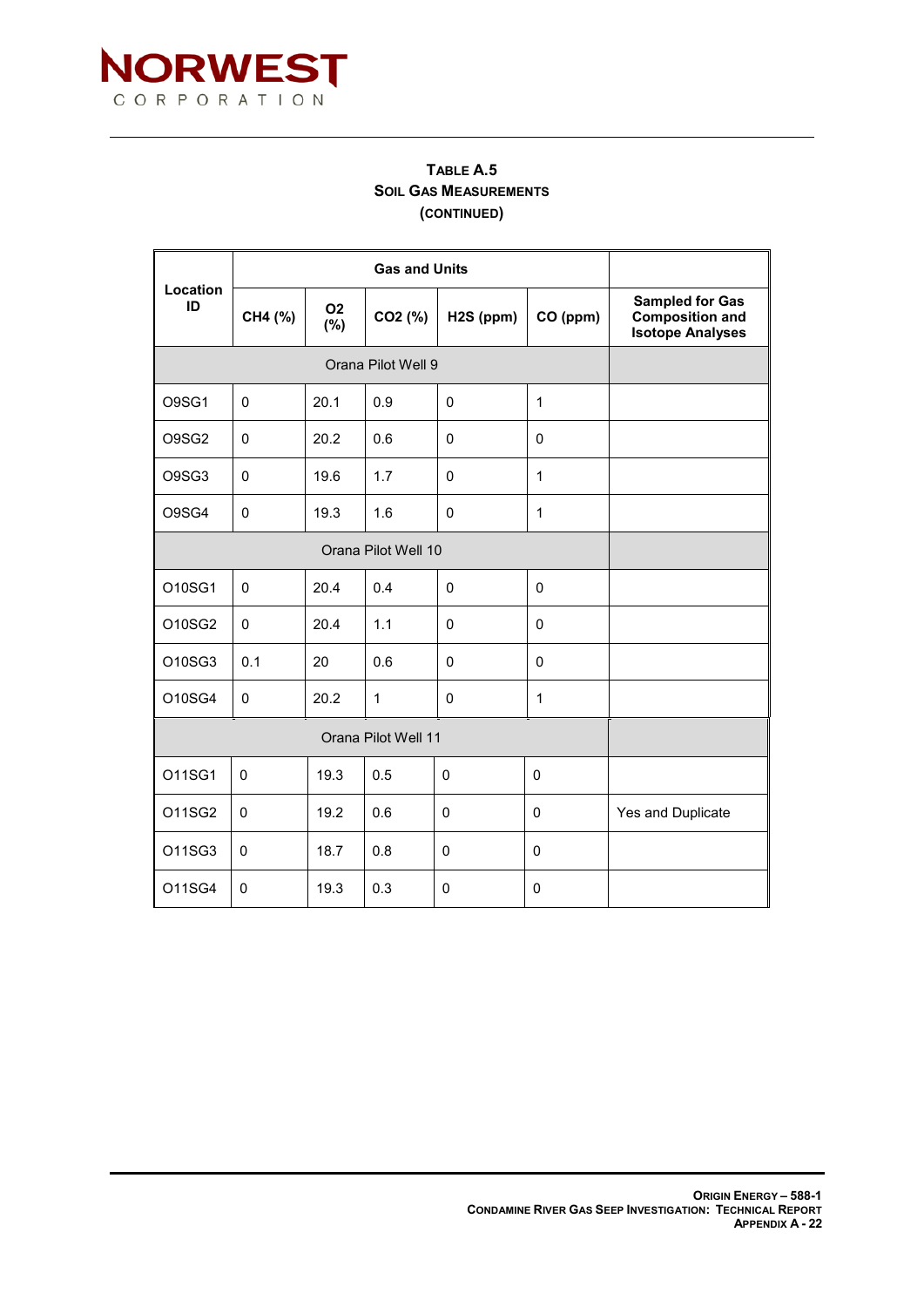

|                   | Gas and Units           |                       |                                   |              |              |                                                               |  |
|-------------------|-------------------------|-----------------------|-----------------------------------|--------------|--------------|---------------------------------------------------------------|--|
| Location<br>ID    | CH <sub>4</sub><br>(% ) | O <sub>2</sub><br>(%) | CO <sub>2</sub> (%)               | H2S<br>(ppm) | CO (ppm)     | Sampled for Gas<br>Composition and<br><b>Isotope Analyses</b> |  |
|                   |                         |                       |                                   |              |              |                                                               |  |
| RRSG1             | $\mathbf 0$             | 20.3                  | 1.6                               | $\mathbf{0}$ | 3            | Yes                                                           |  |
| RRSG <sub>2</sub> | $\mathbf 0$             | 21                    | 0.9                               | $\mathbf{0}$ | 0            |                                                               |  |
| RRSG3             | $\pmb{0}$               | 21.1                  | 0.2                               | $\pmb{0}$    | 12           | Yes                                                           |  |
|                   |                         |                       | <b>Stressed Vegetation Site 2</b> |              |              |                                                               |  |
| PVSG1             | $\mathbf{0}$            | 19.5                  | 0.5                               | $\mathbf 0$  | 0            |                                                               |  |
| PVSG2             | $\mathbf 0$             | 19.1                  | 1.4                               | $\mathbf 0$  | 0            | Yes                                                           |  |
| PVSG3             | $\mathbf 0$             | 20.1                  | $\mathbf{1}$                      | $\mathbf 0$  | 0            | Yes                                                           |  |
| PVSG4             | $\mathbf 0$             | 17.2                  | 2.4                               | $\mathbf{0}$ | $\mathbf{1}$ |                                                               |  |
| PVSG5             | $\mathbf 0$             | 19.7                  | 0.3                               | $\mathbf{0}$ | 0            | Yes                                                           |  |
| PVSG6             | $\pmb{0}$               | 19.8                  | 0.3                               | $\mathbf 0$  | 0            |                                                               |  |
|                   |                         |                       | Stressed Vegetation Site 3        |              |              |                                                               |  |
| BSSG1             | $\mathbf 0$             | 20.2                  | 0.5                               | $\pmb{0}$    | 0            |                                                               |  |
| BSSG2             | $\mathbf 0$             | 19.7                  | 0.5                               | $\mathbf 0$  | 1            |                                                               |  |
| BSSG <sub>3</sub> | 0.1                     | 20.2                  | $\mathbf 0$                       | 0            | 0            |                                                               |  |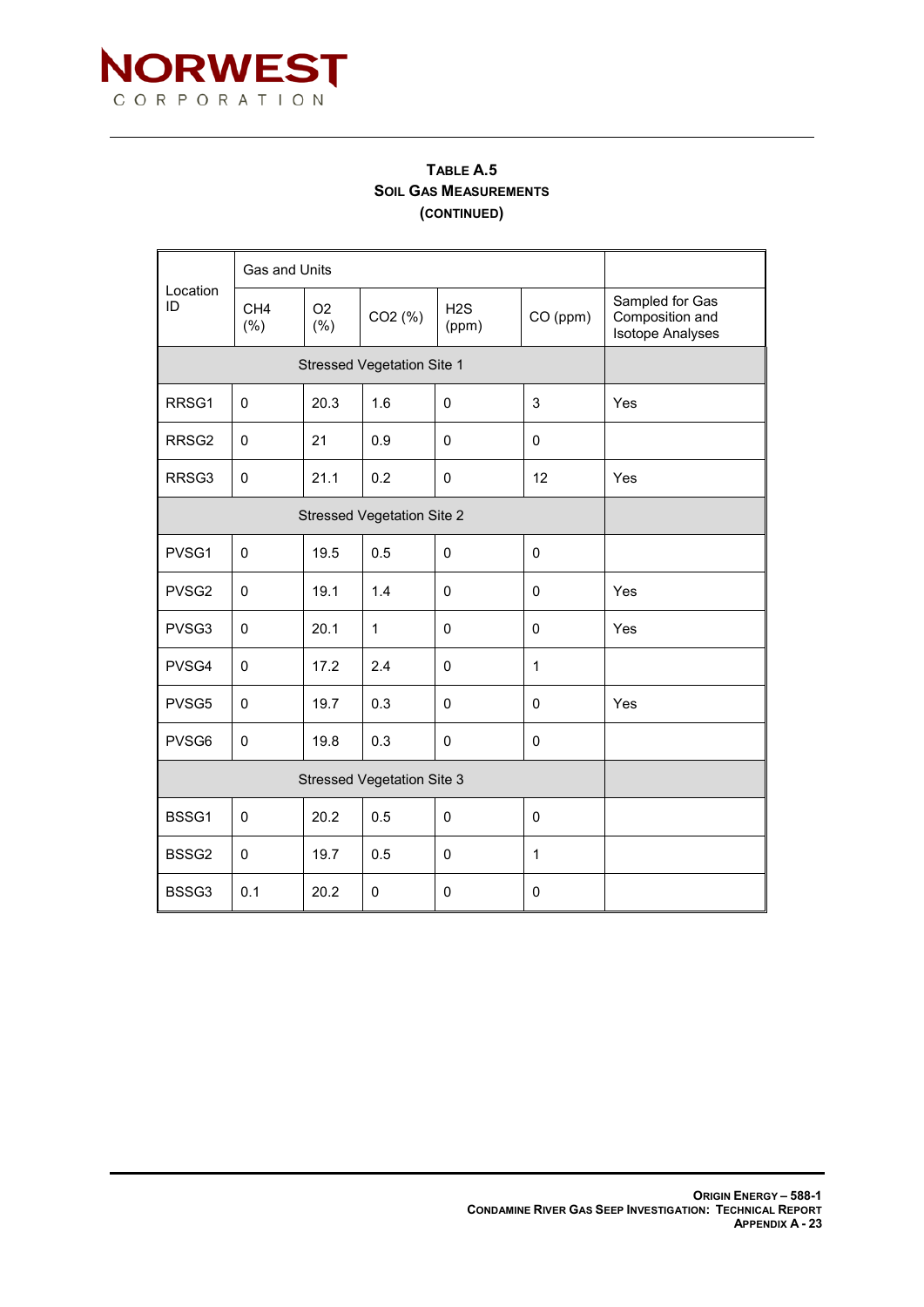**TABLE A.6**



|                                   |                               |                |           |                 |         |           | <b>SOIL GAS - LABORATORY ANALYTICAL RESULTS</b> |                |           |           |            |                 |                 |              |                 |                |                  |                          |                   |
|-----------------------------------|-------------------------------|----------------|-----------|-----------------|---------|-----------|-------------------------------------------------|----------------|-----------|-----------|------------|-----------------|-----------------|--------------|-----------------|----------------|------------------|--------------------------|-------------------|
| Location                          | Sample                        | H <sub>2</sub> | $O2 + Ar$ | CO <sub>2</sub> | $N_{2}$ | CO        | C <sub>1</sub>                                  | C <sub>2</sub> | $C_2H_4$  | $C_3$     | $C_3H_6$   | iC <sub>4</sub> | nC <sub>4</sub> | $IC_{5}$     | nC <sub>5</sub> | $C_6+$         | $\delta^{13}C_1$ | $\delta$ DC <sub>1</sub> | $\delta^{13}CO_2$ |
|                                   | Name                          | ppm            | ppm       | ppm             | ppm     | ppm       | ppm                                             | ppm            | ppm       | ppm       | ppm        | ppm             | ppm             | ppm          | ppm             | ppm            | ‰                | $\%$ o                   | $\%$ o            |
| Pump Hole Seep                    | PS SG <sub>2</sub>            | <b>ND</b>      | 91,800    | 87,500          | 819,400 | ND.       | 1,280                                           |                | ND        | <b>ND</b> | <b>ND</b>  | <b>ND</b>       | ND.             | <b>ND</b>    | ND              | 5              | $-27.3$          | 62                       | $-52.6$           |
| Pump Hole Seep                    | PN SG 3                       | ${\sf ND}$     | 109,200   | 16,200          | 500,100 | ND        | 374,500                                         | 6              | ND        | <b>ND</b> | <b>ND</b>  | <b>ND</b>       | <b>ND</b>       | <b>ND</b>    | ND              |                | $-43.8$          |                          |                   |
| Pump Hole Seep                    | PS SG 5                       | <b>ND</b>      | 100,600   | 6,400           | 386,600 | <b>ND</b> | 506,400                                         | 6              | ND        | <b>ND</b> | <b>ND</b>  | <b>ND</b>       | <b>ND</b>       | <b>ND</b>    | <b>ND</b>       |                | $-57.7$          | $-205$                   | $-12.7$           |
| Pump Hole Seep                    | PS SG 8                       | <b>ND</b>      | 60,600    | 74,000          | 643,700 | ND.       | 221,700                                         | 3              | ND        | <b>ND</b> | <b>ND</b>  | <b>ND</b>       | <b>ND</b>       | <b>ND</b>    | ND              | <b>ND</b>      | $-39.4$          | $-134$                   | $-54.4$           |
| Pump Hole Seep                    | <b>PS SG 11</b>               | <b>ND</b>      | 205,200   | 9,900           | 784,900 | <b>ND</b> | 5                                               | <b>ND</b>      | ND.       | ND.       | <b>ND</b>  | <b>ND</b>       | <b>ND</b>       | <b>ND</b>    | ND              | <b>ND</b>      |                  |                          | $-23.4$           |
| Fenceline Seep                    | FS SG 7                       | ${\sf ND}$     | 118,100   | 81,500          | 799,900 | <b>ND</b> | 461                                             | <b>ND</b>      | <b>ND</b> | ND        | <b>ND</b>  | <b>ND</b>       | <b>ND</b>       | <b>ND</b>    | <b>ND</b>       |                |                  |                          | $-39.8$           |
| Camping Ground Seep               | CS <sub>SG</sub> 1            | ${\sf ND}$     | 197,700   | 21,700          | 779,800 | <b>ND</b> | 783                                             | <b>ND</b>      | <b>ND</b> | <b>ND</b> | <b>ND</b>  | <b>ND</b>       | <b>ND</b>       | <b>ND</b>    | <b>ND</b>       | <b>ND</b>      | $-39.8$          |                          | $-25.6$           |
| Camping Ground Seep               | CS SG 2                       | ${\sf ND}$     | 199,300   | 22,400          | 776,500 | <b>ND</b> | 1,750                                           | <b>ND</b>      | ND        | ND        | <b>ND</b>  | <b>ND</b>       | <b>ND</b>       | <b>ND</b>    | ND              |                | $-33.9$          | $-118$                   | $-21.3$           |
| Camping Ground Seep               | CS <sub>SG</sub> <sub>4</sub> | <b>ND</b>      | 205,700   | 15,100          | 778,700 | <b>ND</b> | 505                                             | <b>ND</b>      | <b>ND</b> | <b>ND</b> | <b>ND</b>  | <b>ND</b>       | <b>ND</b>       | <b>ND</b>    | <b>ND</b>       |                | $-51.6$          |                          |                   |
| Camping Ground Seep               | CS <sub>SG6</sub>             | ${\sf ND}$     | 120,500   | 65,100          | 810,600 | ND.       | 3,810                                           | <b>ND</b>      | ND        | ND        | <b>ND</b>  | <b>ND</b>       | <b>ND</b>       | <b>ND</b>    | ND              |                | $-39.7$          | $-132$                   | $-47.1$           |
| Camping Ground Seep               | $CS SG 6 - Dup$               | ${\sf ND}$     | 140,500   | 54,100          | 803,000 | <b>ND</b> | 2,430                                           | ND             | <b>ND</b> | <b>ND</b> | <b>ND</b>  | <b>ND</b>       | <b>ND</b>       | <b>ND</b>    | <b>ND</b>       | <b>ND</b>      | $-42.4$          | $-143$                   | $-47.4$           |
| Camping Ground Seep               | <b>CN SG 12</b>               | <b>ND</b>      | 210,000   | 6,600           | 783,200 | <b>ND</b> | 156                                             | 17             | <b>ND</b> | 14        | <b>ND</b>  | $\overline{a}$  | 8               | $\mathbf{2}$ | 3               | $\overline{4}$ |                  |                          | $-40.7$           |
| Camping Ground Seep               | <b>CS SG 13</b>               | ${\sf ND}$     | 129,900   | 59,300          | 804,800 | <b>ND</b> | 5,960                                           | <b>ND</b>      | ND        | ND        | <b>ND</b>  | <b>ND</b>       | <b>ND</b>       | <b>ND</b>    | ND              | <b>ND</b>      | $-34.4$          | 36                       | $-49.1$           |
| Camping Ground Seep               | CS SG 13 DUP                  | ${\sf ND}$     | 127,300   | 60,000          | 807,100 | <b>ND</b> | 5,580                                           | <b>ND</b>      | ND        | <b>ND</b> | <b>ND</b>  | <b>ND</b>       | <b>ND</b>       | <b>ND</b>    | ND              | <b>ND</b>      | $-33.9$          | 50                       | -48.9             |
| Camping Ground Seep               | <b>CN SG 18</b>               | ${\sf ND}$     | 198,900   | 20,200          | 780,900 | <b>ND</b> | $\overline{2}$                                  | ND             | <b>ND</b> | <b>ND</b> | <b>ND</b>  | <b>ND</b>       | <b>ND</b>       | <b>ND</b>    | ND              | <b>ND</b>      |                  |                          | $-20.6$           |
| Camping Ground Seep               | <b>CS SG 15</b>               | ${\sf ND}$     | 208,200   | 14,100          | 777,700 | <b>ND</b> | 38                                              | ${\sf ND}$     | ND        | <b>ND</b> | <b>ND</b>  | <b>ND</b>       | <b>ND</b>       | <b>ND</b>    | <b>ND</b>       | <b>ND</b>      |                  |                          | $-21.3$           |
| Camping Ground Seep               | Campground C2 C2 seep gas     | $\sf ND$       | 208,200   | 2,300           | 746,600 | <b>ND</b> | 42,900                                          |                | ND.       | <b>ND</b> | <b>ND</b>  | <b>ND</b>       | <b>ND</b>       | <b>ND</b>    | ND              | <b>ND</b>      | $-13.6$          |                          |                   |
| Rock Hole Seep                    | RS SG 3                       | ND             | 191,500   | 15,300          | 792,700 | <b>ND</b> | 453                                             | <b>ND</b>      | <b>ND</b> | <b>ND</b> | <b>ND</b>  | <b>ND</b>       | <b>ND</b>       | <b>ND</b>    | ND.             | <b>ND</b>      |                  |                          | $-30.7$           |
| Rock Hole Seep                    | RS SG 4                       | <b>ND</b>      | 190,800   | 25,000          | 784,200 | ND        | 5                                               | <b>ND</b>      | <b>ND</b> | ND        | <b>ND</b>  | <b>ND</b>       | <b>ND</b>       | <b>ND</b>    | <b>ND</b>       | <b>ND</b>      |                  |                          | $-19.7$           |
| Orana 8 Pilot Well                | 08 SG 1                       | ${\sf ND}$     | 212,700   | 1,200           | 786,100 | <b>ND</b> | $\overline{7}$                                  | <b>ND</b>      | <b>ND</b> | <b>ND</b> | <b>ND</b>  | <b>ND</b>       | <b>ND</b>       | <b>ND</b>    | ND              | <b>ND</b>      |                  |                          | $-16.1$           |
| Orana 11 Pilot Well               | 011 SG 2                      | ${\sf ND}$     | 210,000   | 3,800           | 786,200 | <b>ND</b> | $5\phantom{.0}$                                 | <b>ND</b>      | ND        | ND        | <b>ND</b>  | <b>ND</b>       | <b>ND</b>       | <b>ND</b>    | ND              | <b>ND</b>      |                  |                          | $-17.9$           |
| Orana 11 Pilot Well               | 011 SG 2-DUP                  | <b>ND</b>      | 209,100   | 4,000           | 786,900 | <b>ND</b> | 31                                              | <b>ND</b>      | <b>ND</b> | <b>ND</b> | <b>ND</b>  | <b>ND</b>       | <b>ND</b>       | <b>ND</b>    | ND              | <b>ND</b>      |                  |                          | $-18.2$           |
| Stressed Vegetation Site 1        | RR SG 1                       | ${\sf ND}$     | 213,200   | 7,000           | 779,800 | ND        | $10\,$                                          | <b>ND</b>      | ND        | ND        | ${\sf ND}$ | ND              | <b>ND</b>       | <b>ND</b>    | ND              | ND             |                  |                          | $-19.6$           |
| Stressed Vegetation Site 1        | RR SG 3                       | ${\sf ND}$     | 217,900   | 1,200           | 780,900 | <b>ND</b> | $\overline{4}$                                  | <b>ND</b>      | <b>ND</b> | <b>ND</b> | <b>ND</b>  | <b>ND</b>       | <b>ND</b>       | <b>ND</b>    | <b>ND</b>       | <b>ND</b>      |                  |                          | $-15.9$           |
| Stressed Vegetation Site 2        | PV SG <sub>2</sub>            | <b>ND</b>      | 210,300   | 8,300           | 781,400 | <b>ND</b> | $\overline{4}$                                  | <b>ND</b>      | <b>ND</b> | <b>ND</b> | <b>ND</b>  | <b>ND</b>       | <b>ND</b>       | <b>ND</b>    | <b>ND</b>       | <b>ND</b>      |                  |                          | $-18.7$           |
| <b>Stressed Vegetation Site 2</b> | PV SG 3                       | <b>ND</b>      | 212,400   | 5.800           | 781,800 | <b>ND</b> | $\overline{7}$                                  | <b>ND</b>      | ND.       | <b>ND</b> | <b>ND</b>  | <b>ND</b>       | <b>ND</b>       | <b>ND</b>    | ND.             | <b>ND</b>      |                  |                          | $-17.9$           |
| Stressed Vegetation Site 2        | PV SG 5                       | ${\sf ND}$     | 215,800   | 3,000           | 781,200 | <b>ND</b> | $\overline{2}$                                  | <b>ND</b>      | <b>ND</b> | ND        | <b>ND</b>  | <b>ND</b>       | <b>ND</b>       | <b>ND</b>    | ND              | ND             |                  |                          | $-18.0$           |
| <b>Stressed Vegetation Site 3</b> | BS SG 1                       | ND             | 216,700   | 2,700           | 780,600 | <b>ND</b> | 50                                              | ND             | ND        | ND        | ND         | <b>ND</b>       | <b>ND</b>       | <b>ND</b>    | ND              | <b>ND</b>      |                  |                          | $-17.3$           |
| <b>Stressed Vegetation Site 3</b> | BS SG 2                       | $\sf ND$       | 214,500   | 4,700           | 780,800 | <b>ND</b> | 14                                              | <b>ND</b>      | <b>ND</b> | <b>ND</b> | ND         | ND              | ${\sf ND}$      | <b>ND</b>    | ND              | ND             |                  |                          | $-17.7$           |
| <b>Stressed Vegetation Site 3</b> | BS SG 3                       | ND             | 218,400   | 1,000           | 780,600 | <b>ND</b> | $\,6\,$                                         | ND             | ND        | ND        | <b>ND</b>  | <b>ND</b>       | ${\sf ND}$      | ND           | ND              | <b>ND</b>      |                  |                          | $-17.6$           |
| Pump Hole Seep                    | Pump Hole Seep                |                |           |                 |         |           |                                                 |                |           |           |            |                 |                 |              |                 |                | $-59.6$          | $-208$                   | 0.1               |
| Fenceline Seep                    | Fenceline Seep                |                |           |                 |         |           |                                                 |                |           |           |            |                 |                 |              |                 |                | $-58.6$          | $-209$                   | $-23.5$           |
| Camping Ground Seep               | Camping Ground Seep           |                |           |                 |         |           |                                                 |                |           |           |            |                 |                 |              |                 |                | $-59.2$          | $-210$                   | $-14.1$           |
| Rock Hole Seep                    | Rock Hole Seep                |                |           |                 |         |           |                                                 |                |           |           |            |                 |                 |              |                 |                | $-57.2$          | $-215$                   | $-21.2$           |